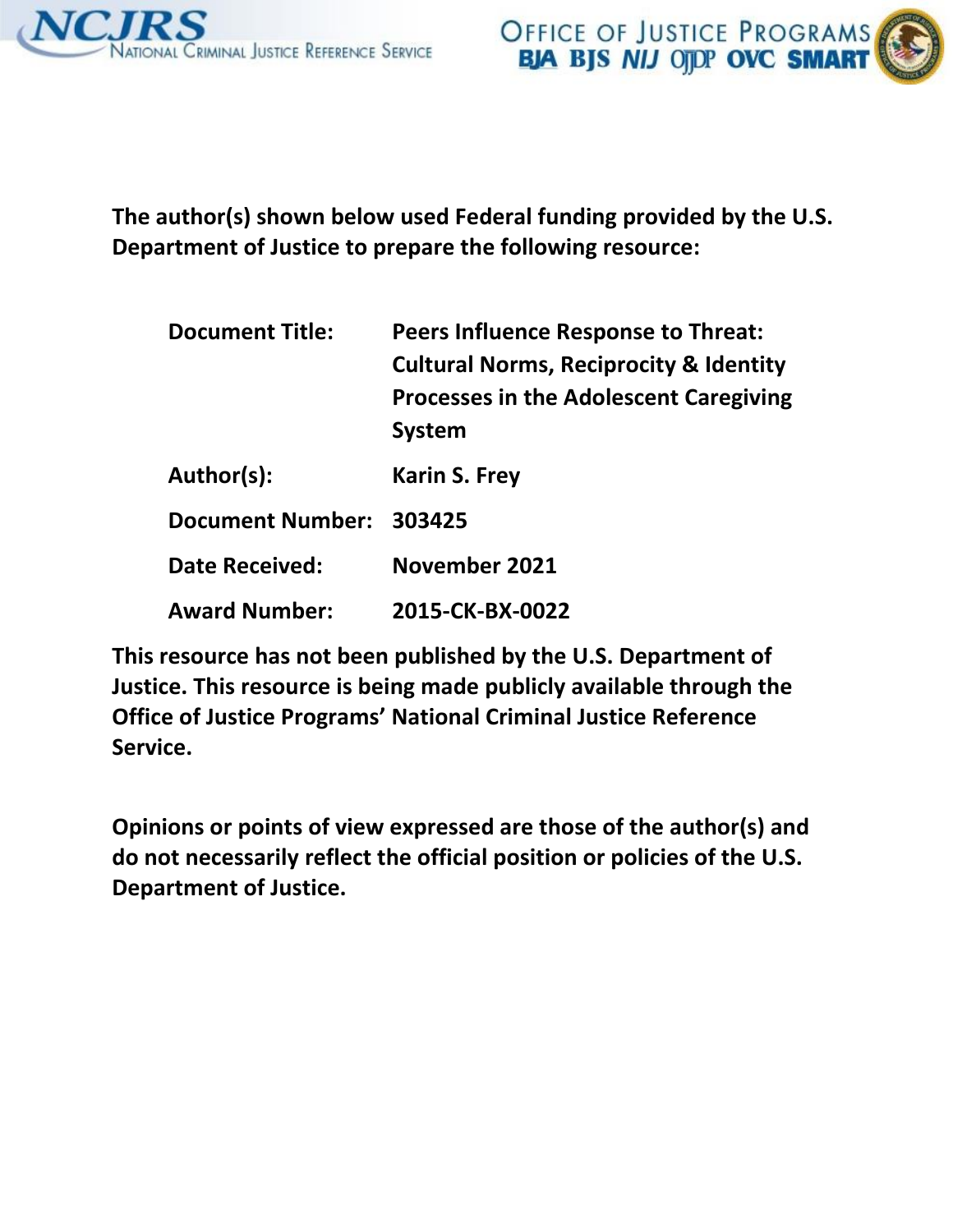# **Peers Influence Response to Threat:**

# **Cultural Norms, Reciprocity & Identity Processes in the Adolescent Caregiving System**

Karin S. Frey University of Washington Miller Hall, Box 353600 Seattle, WA 98195-3600 email: [karinf@uw.edu](mailto:karinf@uw.edu) Phone: 206.367.8409

Overall summary for a project titled, "Peers influence response to threat: Cultural norms, reciprocity and self-identity." This project was supported by Award No. 2015-CK-BX-0022, awarded by the National Institute of Justice, Office of Justice Programs, U.S. Department of Justice. The opinions, findings, and conclusions or recommendations expressed in this publication are those of the authors and do not necessarily reflect those of the Department of Justice.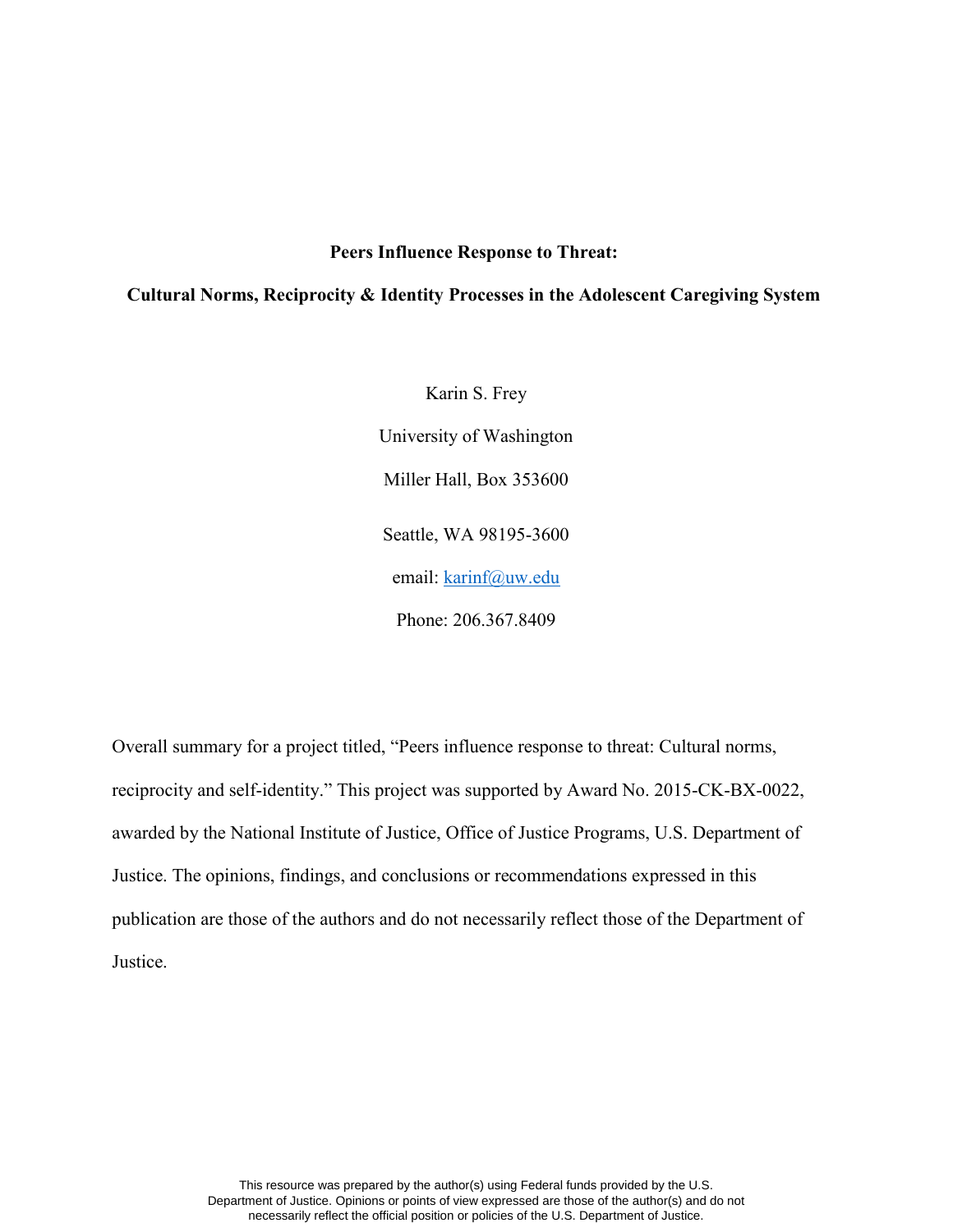## Abstract

Two years of school observations and interviews with parents, educators, and adolescents led to the creation of an application to investigate how adolescents respond when peers are threatened, and how those actions relate to cultural norms, identity and victim well-being. The resulting project attempted to address questions raised by community members and by developmental theories of caregiving and bystander intervention. Surveys and in-depth interviews were conducted with 300  $7<sup>th</sup>$  to  $12<sup>th</sup>$  grade adolescents, evenly divided between African American, European American, Mexican American and Native American. Five research studies are published or submitted for publication. The first study describes the specific bystander actions that victims identified as moderating or amplifying their negative emotions. The second study shows that victims experienced greater emotional well-being and social connection after bystanders calmed their emotions and helped resolve conflicts, than when bystander amplified victim anger or took revenge on behalf of the victim. The bystander perspective on those four actions is the topic of the third and fourth studies. Bystanders felt more pride, less guilt and shame, and more like a good friend when they calmed and resolved than when they amplified and avenged. Third-party resolution was followed by strong feelings of competence, while thirdparty revenge was often followed by feelings that actions were inconsistent with values and one's "true self." Study 5 developed a measure of adolescent honor, dignity and face norm endorsement. It shows the predicted associations with threat response and self-evaluation of responses. Implications of the results for educational practice are discussed.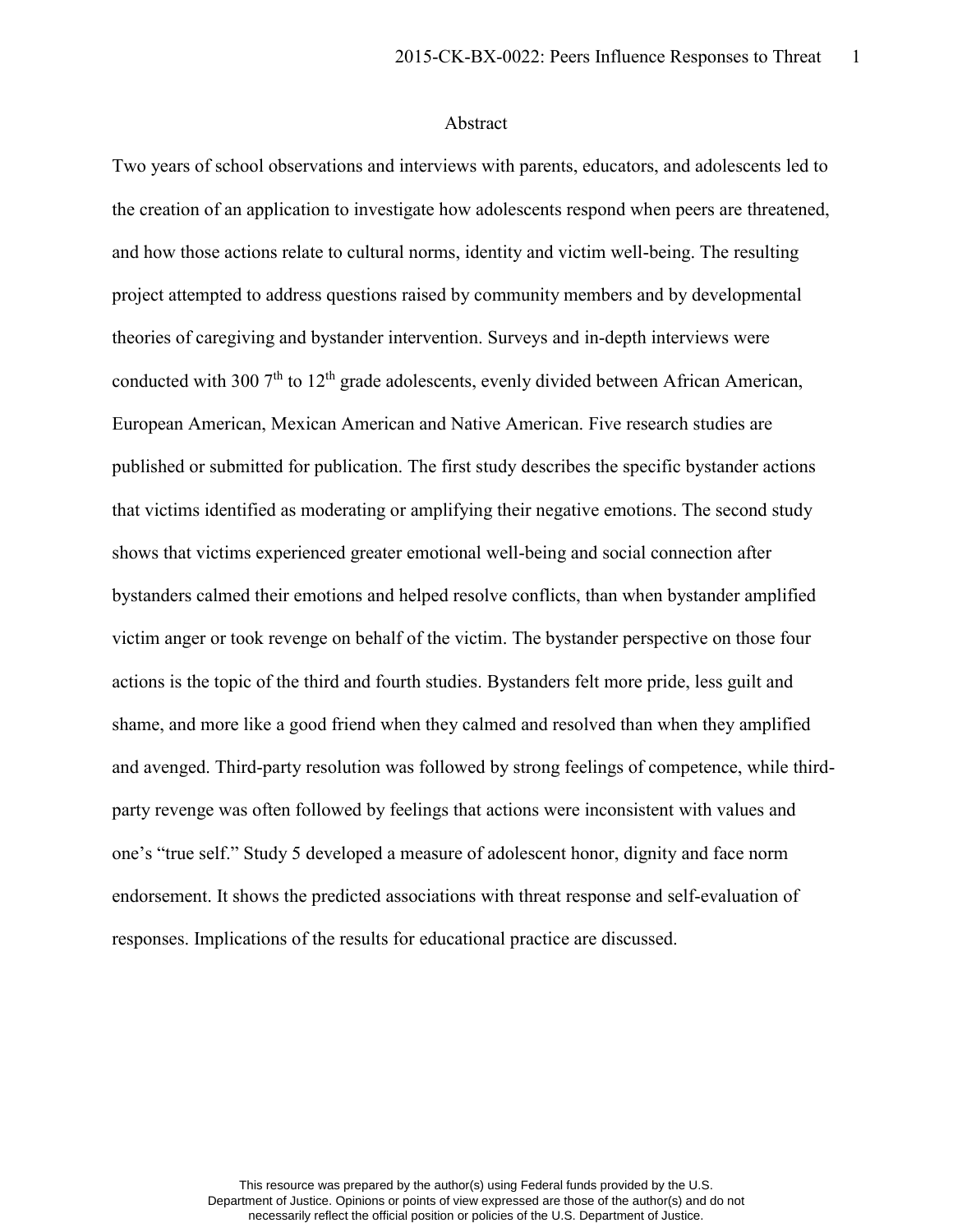Responding to the National Institute of Justice's School Safety Initiative, the project's overarching goal was to foster youths' constructive responses to perceived threat and aggression by leveraging positive peer influence and in a culturally competent manner. All cultures have institutions, norms and rituals aimed at containing internal conflict and violence (Frey et al. in press). Effectiveness of such strategies is compromised when social institutions do not provide equal protection to all groups (Jackson et al., 2013; Tyler, 2012; 2015), and when people are unfamiliar with conflict containment strategies of people from other cultural backgrounds (Cohen et al., 1999). In schools, these problems elevate the already strong role of peers in transmitting norms regarding aggression (Dishion et al., 1996). Educators identify a need for increased understanding of cultural variations, and for practices that support peer efforts to intervene positively in threat situations.

Our theoretical model suggests that peer influence is most potent when young people have been targets of bullying, harassment and discrimination (Frey et al, 2015). Such intervention is common when friends are threatened. Bystanders may defend victims in the moment, encourage or discourage victim retaliation, calm and comfort victims, take revenge on behalf of victims, and help them resolve problems with peers. While educators may understandably lament what they consider the overinvolvement of adolescents in the problems of peers, such actions may represent important practice in learning to protect and care for others—an essential developmental task. Worldwide, care and protection of others are among humans' most important goals (Ko et al., 2020).

One way that bystander actions promote the development of caregiving is that bystanders need to take victim perspectives into account. Victims provide feedback on the adequacy of bystander efforts—sometimes quite bluntly. Bystanders worry about their friends'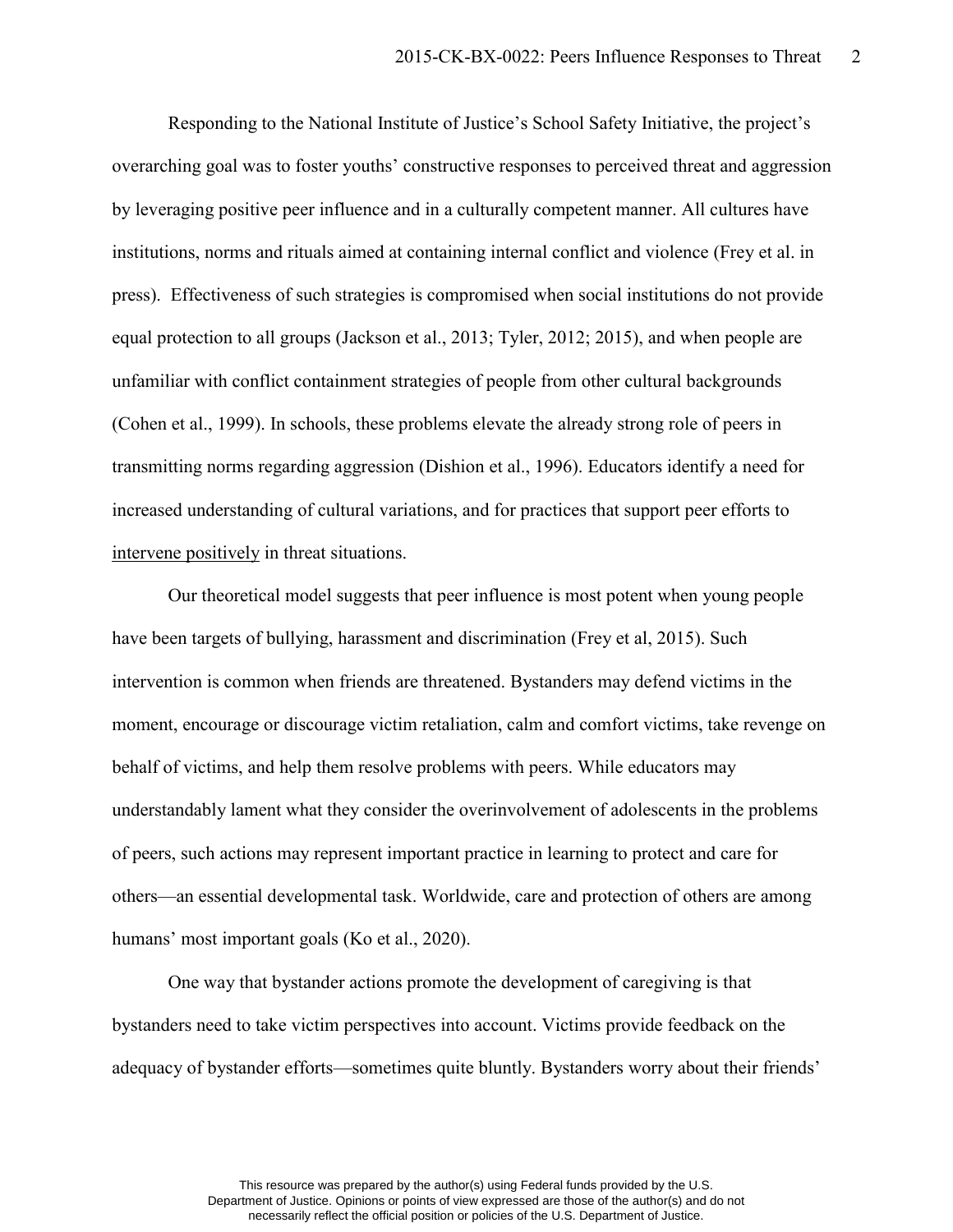welfare and they also worry about maintaining the friendship if their actions or advice negatively impact their friend. Their intervention allows them to practice protecting friends and to find out what is effective when consoling and resolving problems. Whether adolescents choose actions that reduce escalation and enhance victim adjustment depends on the specific context, cultural norms, past feedback, and their own moral appraisal of similar actions they have taken in the past. Our model posits that effective and peaceful actions initiate recursive processes (Cohen & Sherman, 2014) that affirm self-identities and foster well-regulated prosocial behavior among both helpers and their recipients (Frey et al., 2015 ). That is, the pride and self-affirming judgements that adolescents experience after effectively protecting and caring for a peer encourage more constructive actions. These self-evaluative emotions and thoughts contribute to an identity as a good person, and the desire to experience those positive feelings again. Victims that they have helped feel affirmed, grateful, and are motivated to reciprocate the help-giving. Thus, both parties experience feelings of social connection. Conversely, we predicted that aggressive and ineffective actions would elicit guilt and shame. Over time, adolescents learn to anticipate and avoid negative self-evaluative emotions by choosing actions that help them feel good about themselves. Our overall goal was to provide information that can help educators guide and accelerate such positive development, thereby increasing school safety and the well-being of all students. Our specific objectives were to:

1. Describe *what* types of peer intervention are considered effective by young people.

2a. Assess *how* victimized youth judge and respond to the actions of peers on their behalf 2b. Assess *how* young people judge themselves after intervening with a victimized peer 3. Refine and validate a measure of socio-cultural norms relevant to revenge and reconciliation

4. Pilot culturally competent practices for supporting positive youth caregiving efforts.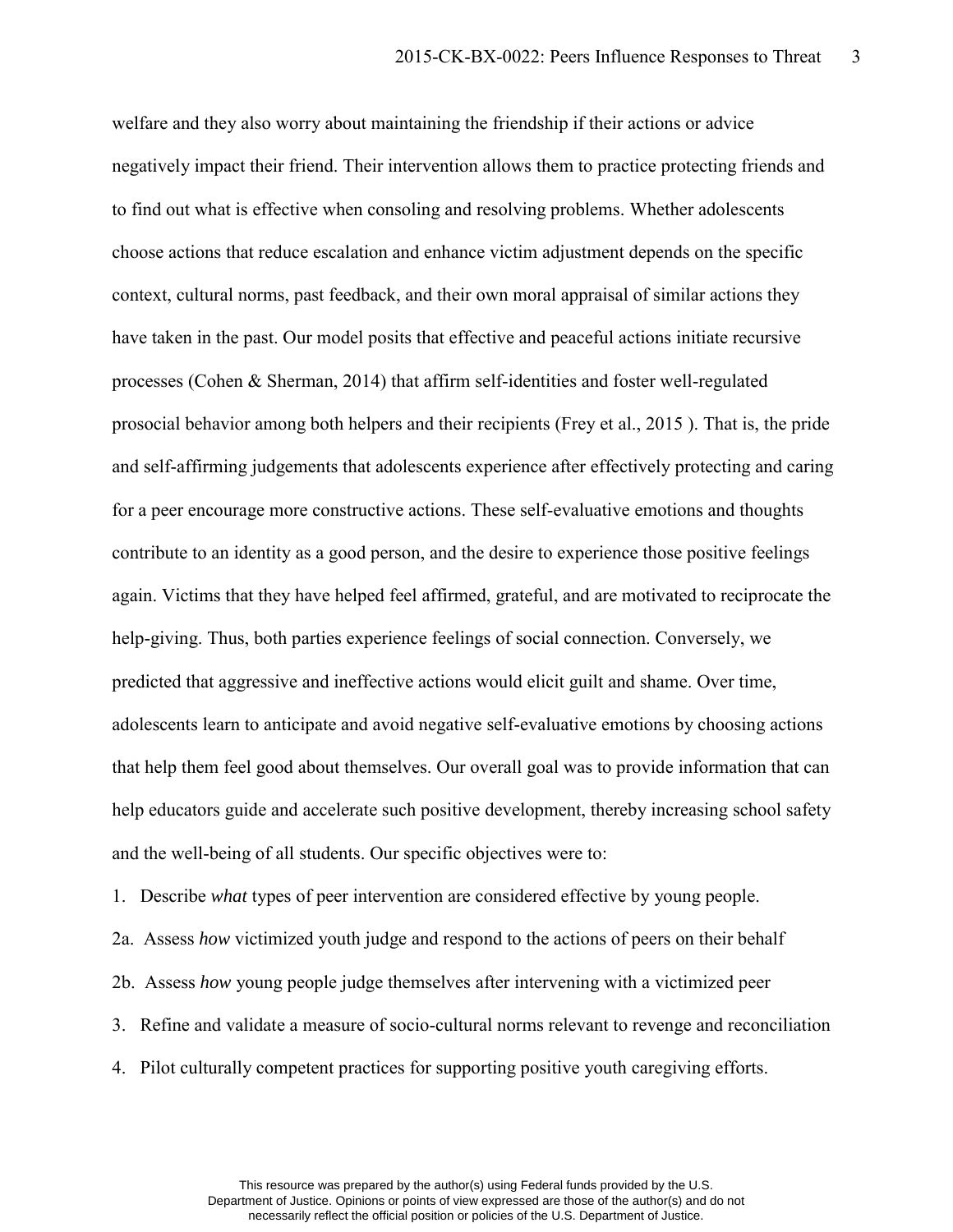To fulfill these objectives, we interviewed and surveyed a diverse sample of middle and high school students. To achieve objective 1, we used qualitative methods to code and summarize actions that adolescents take to co-regulate emotions (e.g., calm, amplify anger) of peers who have been bullied, harassed or discriminated against. We tested hypotheses for Objective 2 by asking participants how they felt after peers intervened in their victimization. We predicted that victims would feel lower levels of internalizing emotions (e.g., worry sadness), and higher levels of positive emotions (e.g., pride, relief, gratitude) after peers calmed, and helped resolve problems, compared to amplifying victim anger or avenging the victim. We also thought that victims would experience greater respect and desire to reciprocate after calming and resolution. The study for project Objective 3 and a fifth paper based on secondary analyses test our hypotheses that adolescents would experience greater pride and feelings of benevolence and competence after calming and resolving than after amplifying anger and avenging the victim. We also predicted that adolescents would experience less guilt, shame, and feelings of incongruence with their sense of self after peaceful interventions.

Because first three objectives were accomplished using the same measures and participants, we first describe the methods common to all four studies. We describe the specific variations and results for each study. We then describe the surveys administered for the fourth objective. Our aim was to develop adolescent measure of the norms associated with three sociocultural systems known as honor, face and dignity systems (Leung  $& Cohen, 2011$ ). We describe measure validity and test the predictions that honor endorsement would be linked to greater perceived threat and retaliation, and more positive feelings after revenge, while face endorsement would be linked to greater anger suppression, reconciliation and more positive feelings after calming a victimized peer.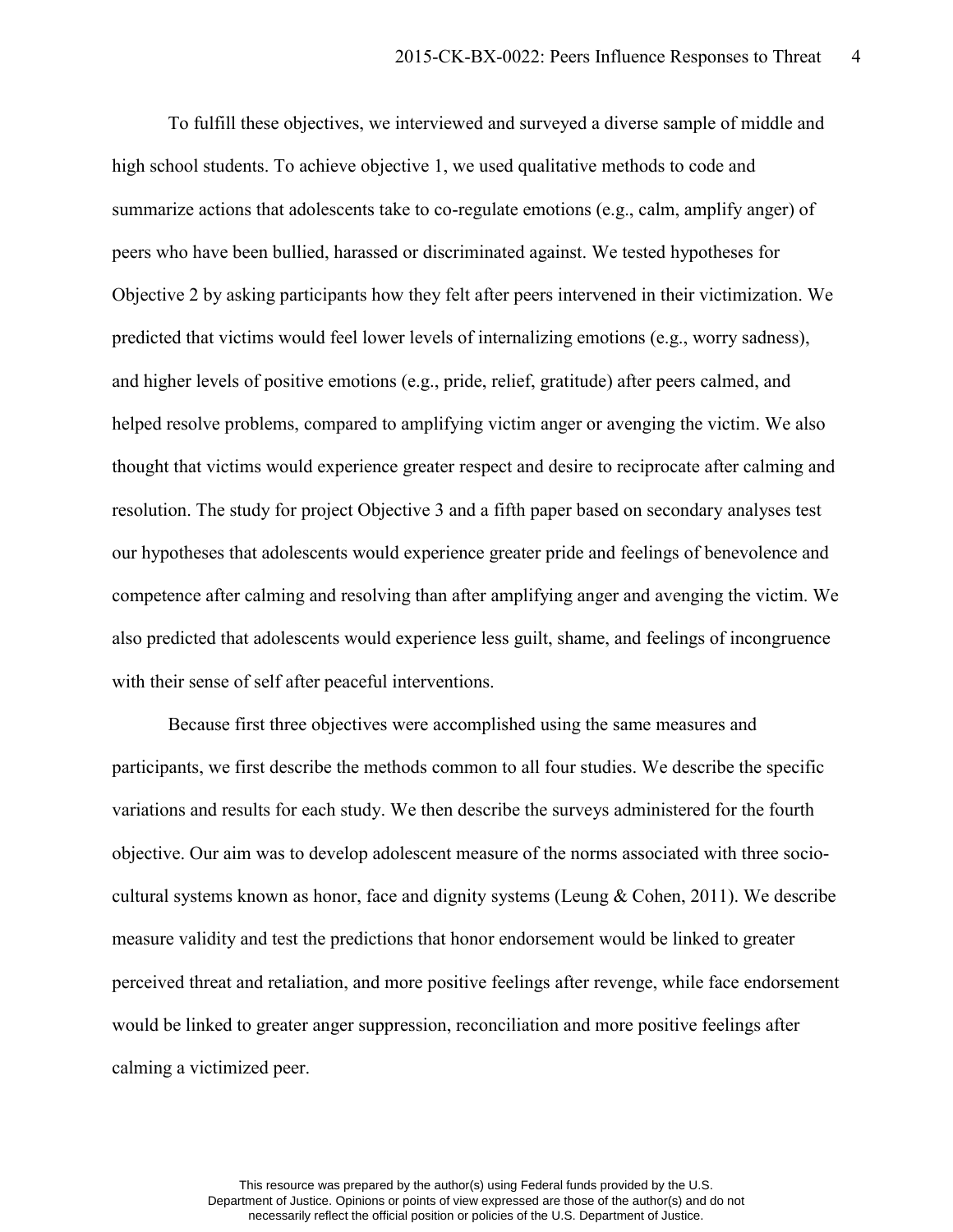Our fifth objective was to initiate the development of useful educational practices. We describe recommendations based on projects results and summarize the six-session program that we developed for adolescents to create community service podcasts.

# **METHODS APPLICABLE TO OBJECTIVES 1 TO 3**

# **Participants**

This project administered surveys and conducted in-depth interviews with African American, European American, Mexican American, and Native American youth. We interviewed at the end of the school or during summer to enable youth to reflect on an entire school year of events. The youngest participants had completed seventh grade. The oldest could be completing twelfth grade. Two sets of piloting testing, first with ten, and then with 52 youth, were used to refine the interview protocol and estimate statistical power and the necessary sample size. Our goal was 256 interviews, 64 with boys and girls of four ethnicities: African-, European-, Mexican-, and Native-American. Because youth occasionally declined to provide an example for one of the conditions, we oversampled  $(n = 300)$  to preserve study power. The final sample sizes vary by study and conditions examined. In all studies, participation by youth of each ethnicity was approximately equal. In addition to institutional review, a research permit was obtained from tribal authorities when appropriate. We obtained permission from the participants' parents and assent from participants.

### **Procedures**

Interviews ranged from 45 – 90 minutes long. The interview was developed based on narrative and recursive theories of identity formation (Frey et al., 2015; McLean et al., 2007) and two years of ethnographic observations and conversations with adults and students in rural, urban and suburban regions of Washington and Idaho, including tribal lands in each state. This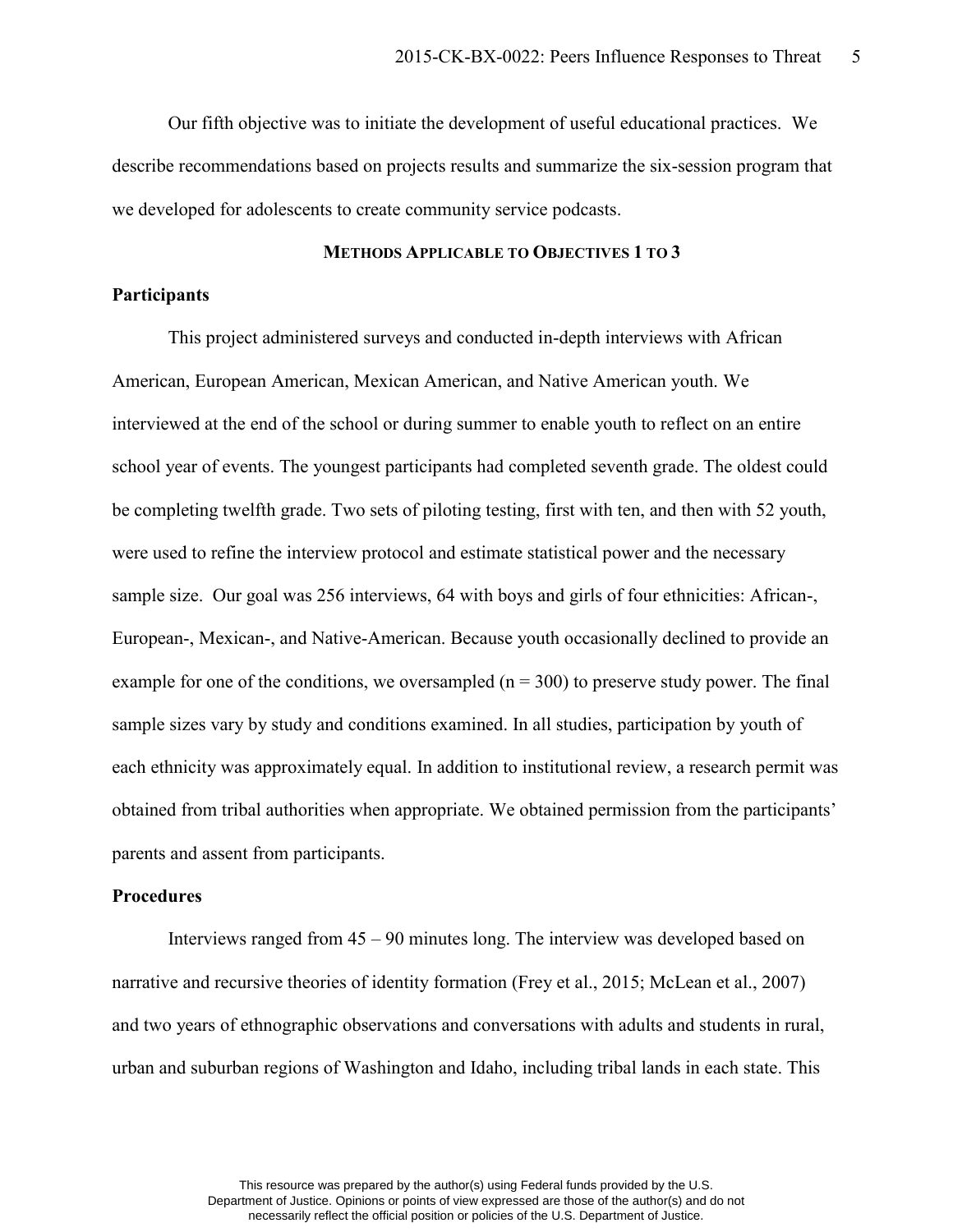preliminary work was completed prior to applying for funding. We selected four types of bystander actions for investigation. Two describe actions that influence victim emotions calming and amplifying. Two describe actions likely to shape future interactions between the aggressor and victim—bystander revenge and peaceful efforts to resolve and stop the aggression. To help participants think about different types of aggression that they may have experienced, they first completed the California Victimization Survey (Felix et al., 2011). Using a repeated measures design, participants were then asked to describe and evaluate four bystander actions that they had taken and to also describe four actions taken by bystanders when the participants had themselves been victims of aggression. A ninth, comparison condition asked participants about past retaliation they had taken on their own behalf. Remembering activates the same brain regions as the original experience did (Danker & Anderson, 2010), contributing to ecological validity. Participants' examples were typical of those involving middle and high school students and ranged in severity from slights to events that threatened bodily harm and/or were frightening. Youth often cited sport events as venues that elicited aggression.

#### **OBJECTIVE 1**

# **Bystander Actions That Calmed Victim Emotions and Amplified Their Anger Methods**

Adolescents  $(N = 264)$  described specific instances when they had been targeted for aggression, and a "peer—like a friend, or student your age" intervened. Prompts for the two emotion co-regulation conditions were (1) "…a person your age tried to help you calm your emotions", and (2) "…made you more upset at the other person—like getting you riled up or keeping you from calming down." The descriptions of peer actions were transcribed and coded. **Results and Discussion**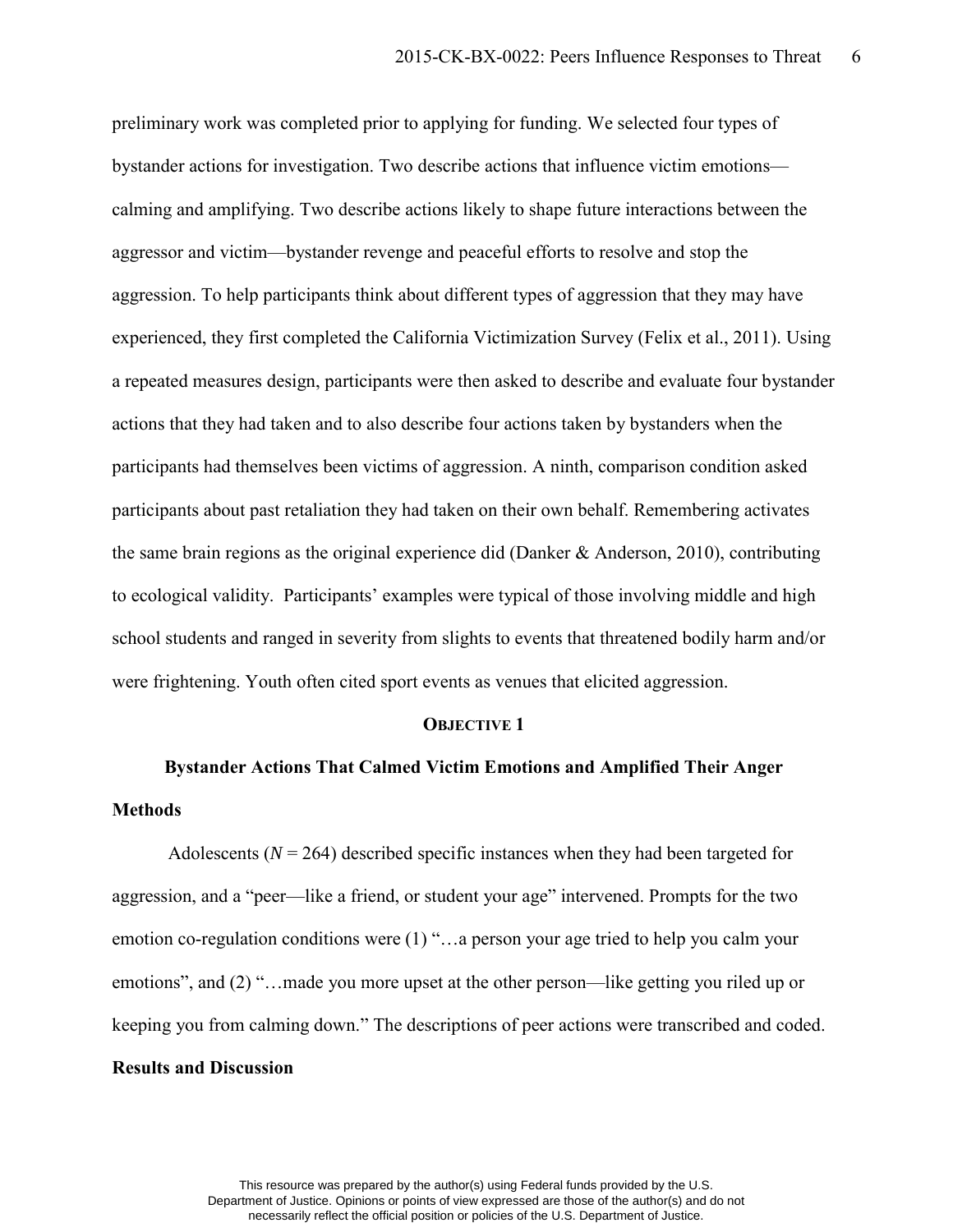Qualitative methods used open- and process-coding to identify sixteen themes that described bystander actions. Pattern coding provided insight into why particular actions were perceived as anger-amplifying or calming. Wilcox Signed Rank tests on action frequencies revealed six actions that were associated with amplifying victims' anger: (1) providing threatening information ("She was telling me that my friend was talking about me and stuff, and I was getting mad."); (2) co-ruminating ("I was like, "oh yeah this person irritates me so much," and then she said, "oh yeah this happened and she this and that."); (3) encouraging the victim to respond aggressively ("You should get back at him and try to break his bone."); (4) Adding to the threat ("I was angry already…a person came up and …started making jokes about it."); (5) siding with the aggressor ("They got really mad because I wasn't on their side."); and (6) confronting / retaliating against aggressor ("Someone was saying hurtful things to my friend and my friend can't really defend himself so I went to confront him."). Such actions map onto strategies in past research that are linked with exacerbated conflict, increased victimization (Frey & Higheagle Strong, 2018), and internalizing and externalizing problems (Rose, 2002).

Ten actions were associated with calming victims' emotions: (1) minimizing the situation or aggressor ("Just told him that it's not a big deal...and it wasn't worth being mad over."); (2) encouraging victim to ignore or move on ("Ignore them and avoid them as much as I can."); (3) reassuring or comforting ("[They said],'I'm sure it'll be fine, this will definitely blow over in a day or two.'"); (4) encouraging reflection ("All I told her was like, "Do you know why you made those decisions? Do you know why you did it?"); (5) giving general advice ("She suggested to me how to handle the situation…"); (6) physically restraining ("I pushed him back [away from his adversary]," "I had to grab at her."); (7) discouraging an aggressive response ("I said that they shouldn't get into a fight…."); (8) encouraging reconciliation ("I just told her to go talk to her about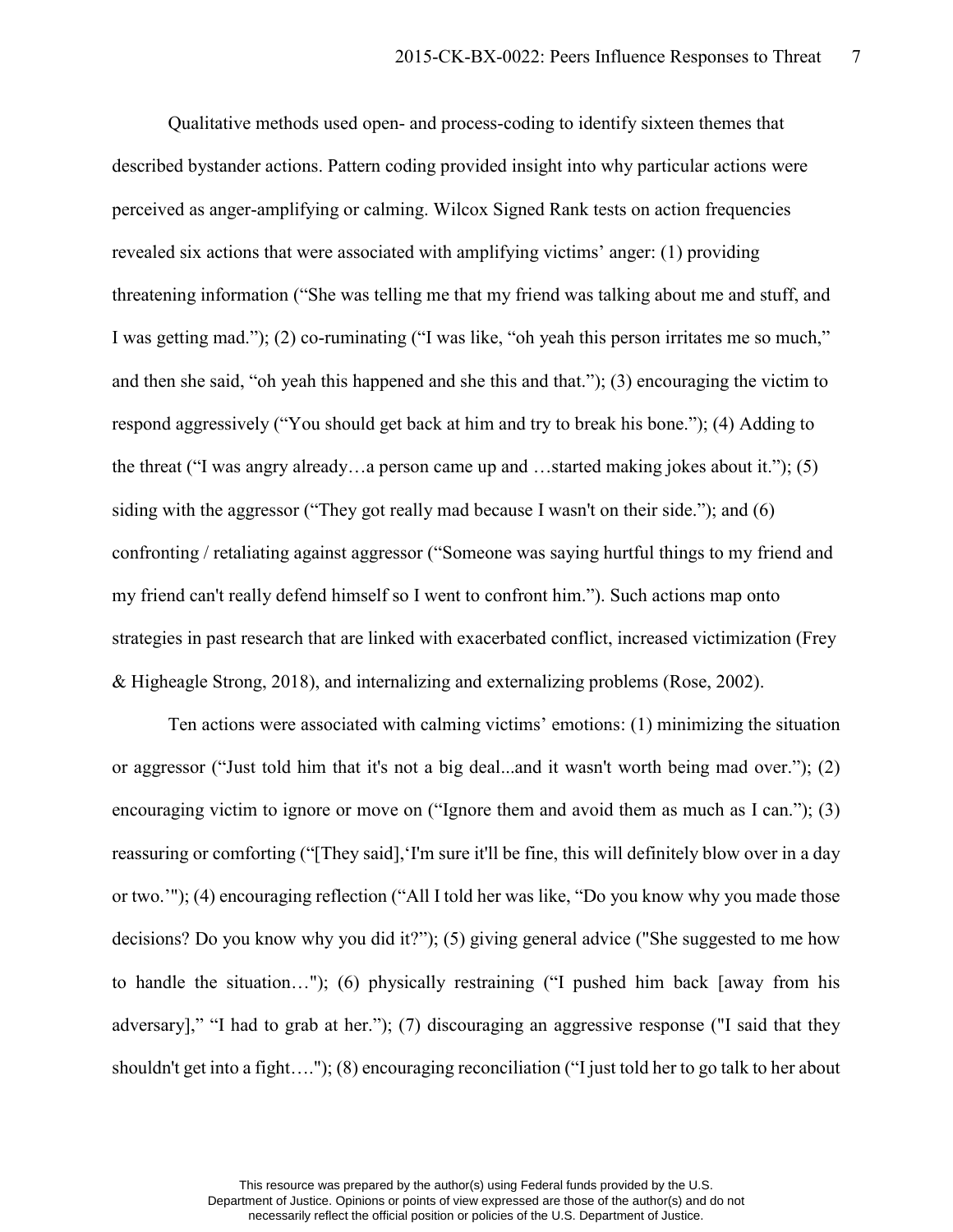it."); (9) Seeking outside support ("My friend told the principal,"); and (10) validating victim emotions ("I helped her calm her down by telling her that like, she was in the right to be upset."). Validating emotions was tricky, however, as it sometimes devolved into co-rumination, surprising actors with the virulence of victim anger. Thus, even well-intended actions may compromise victim adjustment.

Chi-square and Mann-Whitney tests revealed that most actions did not vary across groups. Girls reported receiving threatening information more than boys and reassurance/comfort and advice. African American participants reported being physically restrained by peers more than others and European American girls reported more co-rumination.

These results shed light on how adolescents sometimes use their social relationships to help them recover from victimization—and where those efforts may fall short. See the study published in *Journal of Adolescent Research* (Higheagle Strong et al., 2019;

[https://doi.org/10.1177/0743558419864021\)](https://doi.org/10.1177%2F0743558419864021).

### **OBJECTIVE 2A**

# **Victims Respond to Bystander Actions: Emotional Well-Being and Social Connection Specific Methods**

Adolescents targeted for peer aggression are at risk of emotion dysregulation and social withdrawal—responses that predict increased victimization and impede access to the benefits of peer support. The purpose of this study was to compare victimized youths'  $(N = 257)$  emotional reactions to and appraisals of four common types of bystander peer action. In addition to calming and amplifying anger, participants were asked about times "a person your age tried to get back at a person who had mistreated you and (4) "….tried to help you work out a peaceful solution." After each of the four event descriptions, participants then rated how much they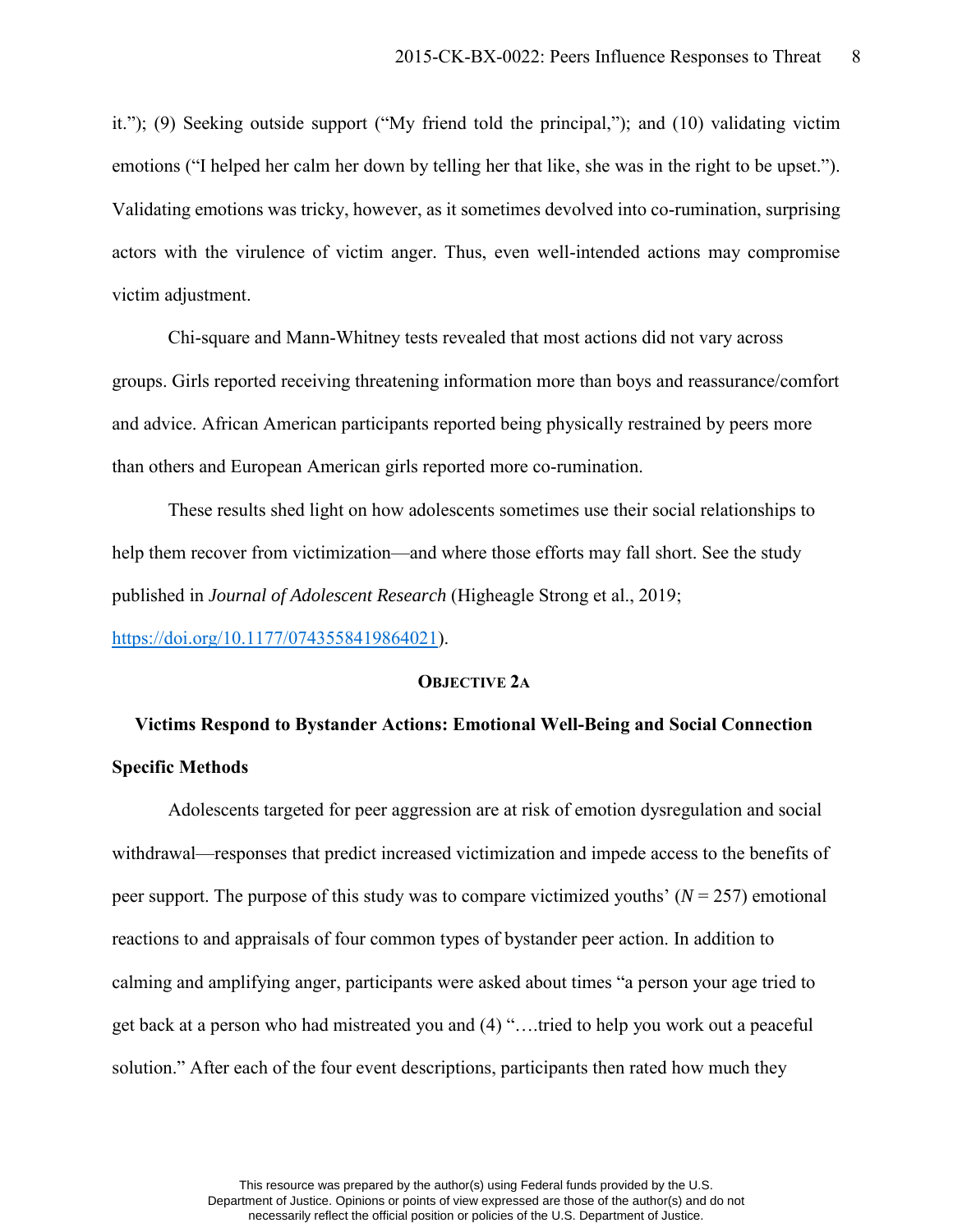experienced internalizing emotions (anxiety, sadness), positive (gratitude, relief, pride), and miscellaneous emotions (angry, cold-hearted, excited). Using six-point scales, participants rated (1) how helpful each action was, (2) how much they valued the advice or that actor, and (3) how much they would want to reciprocate if the bystander needed help.

# **Results**

Internalizing and positive emotions were analyzed with a 4 (action type) x 2 (emotion type) x 4 (ethnicity) x 2 (gender) double repeated measures analyses of variance that controlled for frequency of victimization. As predicted, emotional well-being, indexed by relatively low levels of internalizing emotions and high levels of positive emotions, was greater after bystanders tried to help participants calm their emotions and resolve problems than after bystanders amplified participants' anger or avenged them. Emotional well-being was lower after anger amplification than after bystander revenge. Calming, resolving, and to a lesser extent, bystander revenge, also elicited appreciative judgements from participants. Few group differences were found.

We discuss how positive bystander actions are likely to increase social connection for victimized youth. Adolescents express great concern for the welfare of friends. Communicating which bystander actions are most helpful may guide adolescents to become more effective resources for victimized peers. The study has been submitted for publication (Higheagle Strong, Frey, McMain & Pearson (2020). "Victimized adolescents' social-emotional responses and judgement following third-party actions").

#### **OBJECTIVE 2B**

# **Actors' Moral Emotions & Self-Appraisals After Responding to a Peer's Victimization** Theoretical models of how self-evaluative cognitions and emotions influence future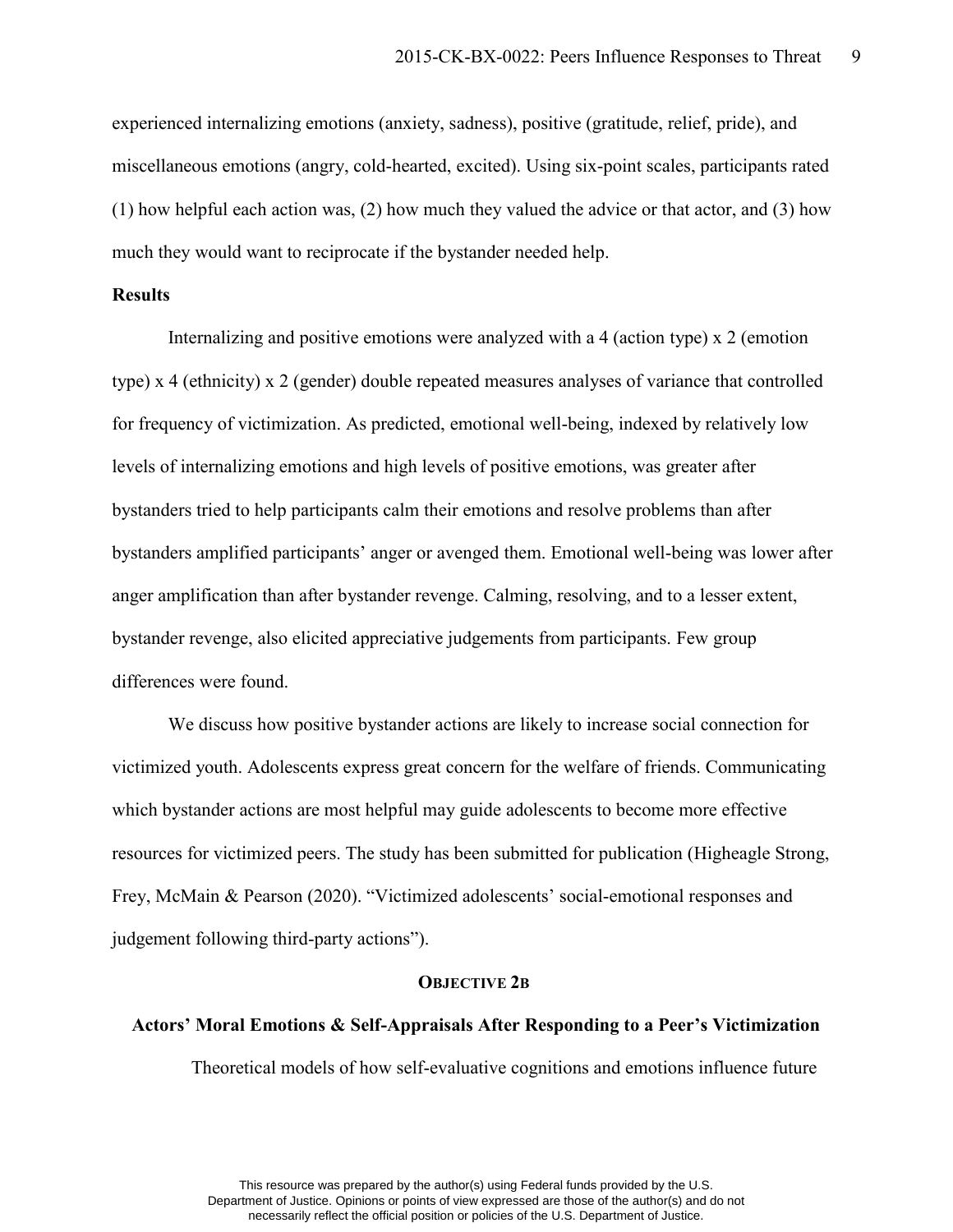morally-relevant actions (Malti & Ongley, 2014) affirm that appraisal of past actions is key to learning from mistakes and successes, an important developmental asset. While some bystander actions interrupt aggressive events and support victim adjustment, others escalate tensions and harm to the victim. Because bystanders act in constructive, destructive, and morally ambiguous ways, understanding how bystanders appraise their own actions may assist efforts to provide guidance as adolescents navigate challenging social situations that threaten harm to themselves as well as the original victim. This study examines how ethnically diverse adolescents think and feel about four common interventions that they have employed following victimization of a peer. **Methods**

Participants  $(N = 270)$  were first asked how often that students at school calmed a victimized peer, amplified victim anger, took revenge on behalf of the peer, and tried to resolve the situation peacefully. Events were estimated to occur about once a week, and estimates did not vary by action type, ethnicity, gender or school level.

Participants then described instances in which they had performed each of the four actions, rated the emotions they experienced and appraised (1) action helpfulness, (2) how much the action made them feel like a good friend (1 = not at all; to  $6 = \underline{A}$  lot!), and (3) how many peers out of ten would approve of the action.

### **Results & Discussion**

Two repeated measures analyses (one for emotions and one for appraisals) using 4 (action type) x 3 (specific emotion or appraisal) x 4 ethnicity designs were followed, as appropriate, by individual analyses for each specific measure. As predicted, bystanders felt prouder, more helpful, more like a good friend, and expected more peer approval after calming and resolving than after amplifying anger or avenging peers. They also felt less guilt and shame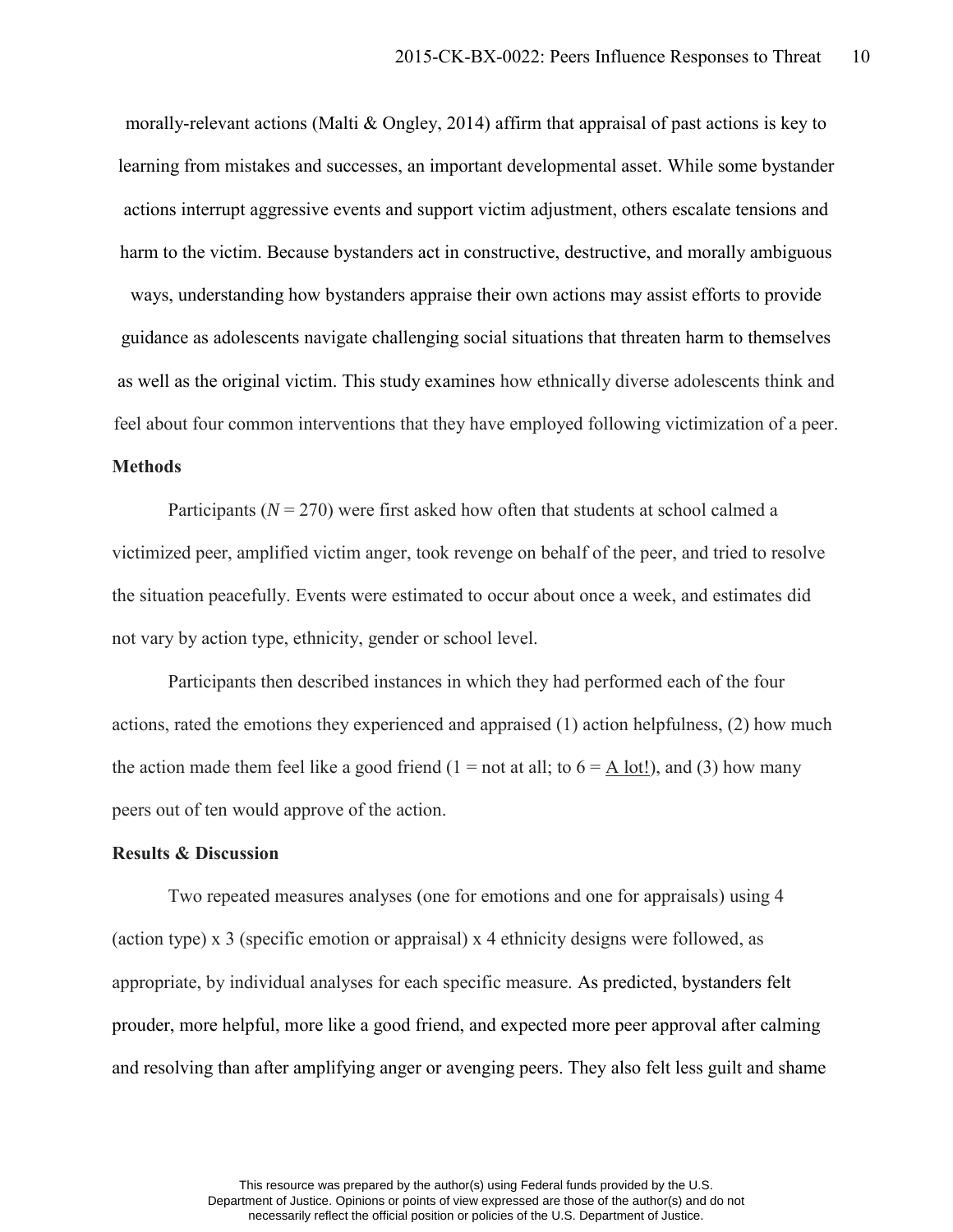after calming and resolving. Avenging the victim elicited more positive self-evaluation than amplifying victim anger. Epistemic network analyses explored links between self-evaluative and other emotions. Pride was linked to relief after efforts to calm or resolve. Third-party revenge reflected its antisocial and prosocial nature with connections between pride, relief, anger, and guilt. Conversely, bystander anger was only related to guilt and shame in the amplify anger condition. The only group difference was that girls were less likely to have intentionally amplified anger. Boys who were intentional about amplifying anger reported feeling coldhearted.

Thus, adolescents from each of the four ethnicities experienced moral distress when their actions harmed others, an experience likely to reduce similar actions in the future. The selfenhancing emotions and appraisals experienced after calming victim reactions and trying to resolve the problems may bolster adolescent identity as a good friend and person. In our conceptual model (Frey et al., 2015), having a positive identity as a good friend increases the likelihood of behaving in a positive social way in the future. This study (Third-party intervention in peer victimization: self-evaluative emotions and appraisals of a diverse adolescent sample) has been published in *Journal of Research on Adolescence* (Frey et al., 2020; https://doi.org/ [10.1111/jora.12548](https://doi.org/%2010.1111/jora.12548) ).

# **Bystanders Analyze Their Efforts to Avenge a Victimized Peer and to Resolve a Victimization Event Peacefully.**

When peers are victimized, adolescents undertake risky actions to protect and support them. Third-party revenge elicits the risk of counter-retaliation and is a significant contributor to the spread of violence across neighborhood. Even peaceful efforts to resolve problems are risky, however. Youth fear that efforts that are inept or not endorsed by the victim may imperil their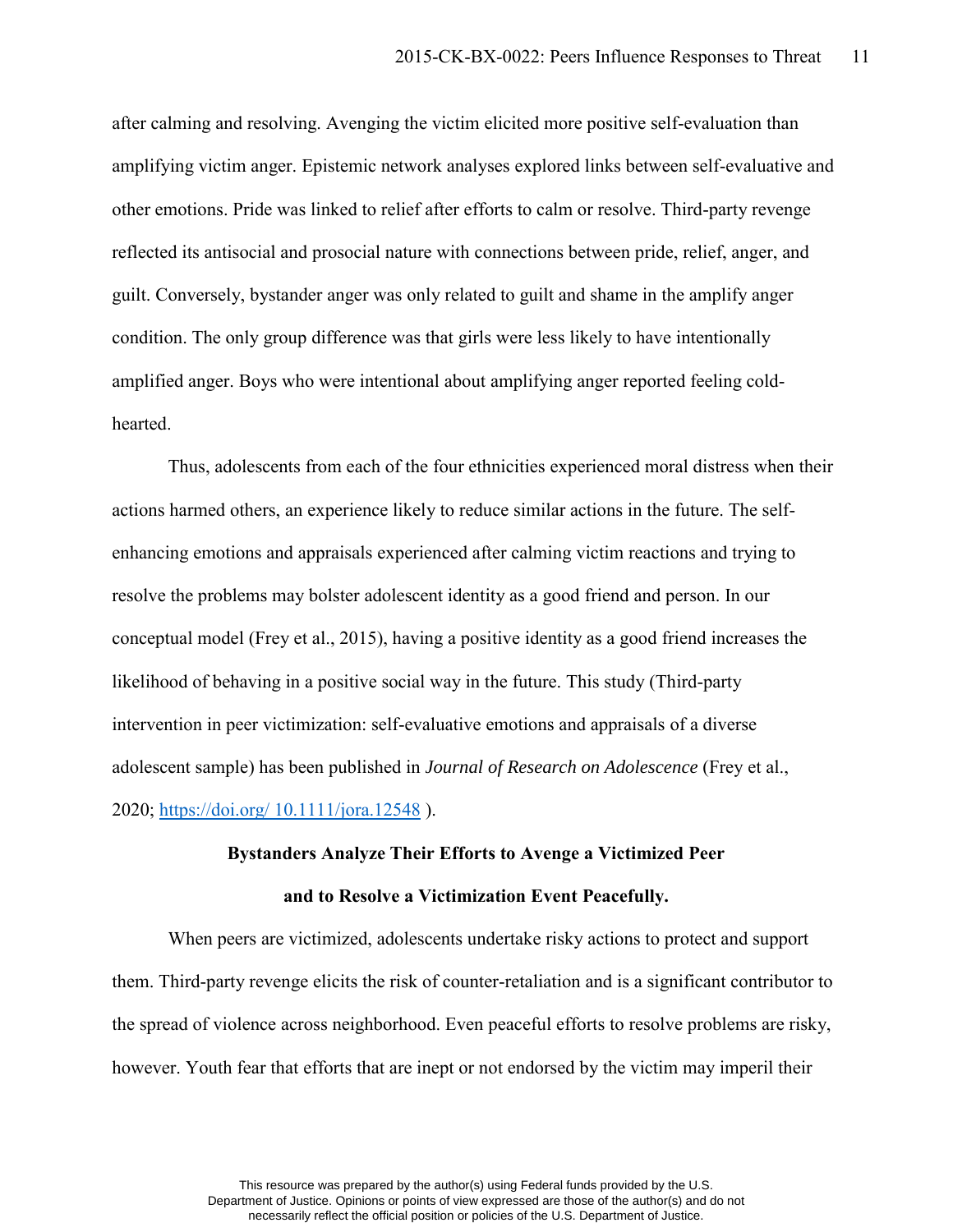friendship. They sometimes report, for example, that victimized friends were initially angry when discouraged from retaliating. Attempts to mediate a conflict sometimes required challenging a friend's actions, or self-presentation as a victim. Playing what some young people referred to as a *counselor role*, could strain relationships as in this example, "When she gets mad at that girl, I just…tell her 'oh, you did the same thing to her, you can't just forget, you can't be a hypocrite'…I felt proud...because I tried to…help her to see the bigger picture [how the other girl feels]….and I felt worried...that she would turn…anger towards me because I wasn't going with what she was saying."

## **Methods**

To investigate the motivations and values underlying adolescents' self-evaluative emotions and appraisals, we asked participants to explain their self-ratings, and 270 evaluated their third-party revenge and third-party resolution efforts. Participants' explanations were transcribed and coded using mutually exclusive codes based on Schwartz model of basic human values (2006). Coders also assessed whether the indicated value had been promoted or threatened by the action. Rater accuracy was assessed prior to and after reaching threshold by comparisons with a master coder. *Kappas* for each code ranged from .61 to .76.

### **Results and Discussion**

Two complementary types of analyses were performed. Repeated measures analyses of variance revealed that third-party revenge was described as threatening youths' values and goals considerably more than third-party resolution. Relationships between the qualitative aspects of youth's meaning-making were visualized using network graphs where nodes correspond to values and outcome, and the connecting edges reflect the relative frequency of co-occurrence between two values or between values and outcomes. Thus, even though benevolence was cited equally often in the two conditions, epistemic network analyses revealed that revenge on behalf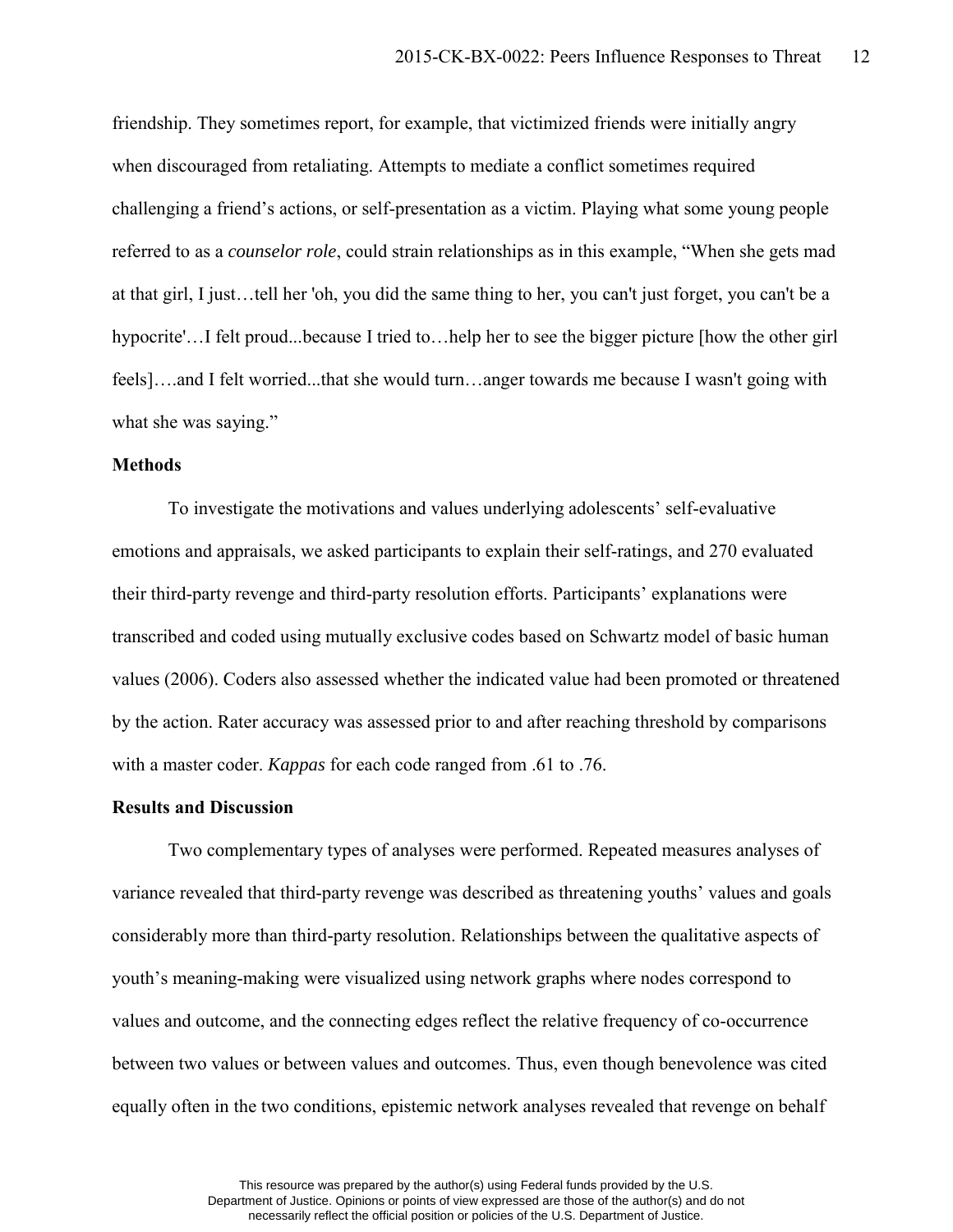of the victim was viewed as threatening benevolence as more than promoting it. Third-party resolution was described as promoting the value of competence more than revenge, and revenge was seen as promoting power—the coercive exercise of influence. Perhaps the most interesting finding was that self-direction emerged as a very strong concern after third-party revenge. Adolescents described vengeful actions as not representative of their "true selves." Sometimes they related that feelings of remorse after these actions led to changes in behavior and identity, as in, "I'm not the same person anymore." Third-party revenge includes both antisocial and prosocial elements. Consistent with this moral ambiguity, youth cited more goals and values as they made meaning of their vengeful actions than when considering their resolution efforts. Qualitative examples are included in the published paper, "Adolescents views of third-party vengeful and reparative actions" (Frey et al. 2019; https://doi.org/10.1007/978-3-030-33232- 7\_8).

# **LIMITATIONS OF THE FOUR INTERVIEW STUDIES**

These four studies share a methodology and limitations. They relied on self-reports of past events. Thus, the emotions and judgements we measured might not have occurred to participants before or immediately after the events, but only after having an opportunity to reflect. The possibility that ratings were the product of self-reflection does not invalidate the importance of self-evaluative emotions in moral decision-making. Theory posits a reciprocal relationship between spontaneous emotions and more reflective ones (Dys & Malti, 2016). Future research is needed to specify the roles played by anticipatory, consequential and reflective emotions and appraisals in behavior.

Another threat to validity is provided by the possibility that the actions, emotions and beliefs reflected social desirability concerns elicited by the presence of a congenial adult. While this threat could not be eliminated, we attempted to reduce it by asking adolescents *when* they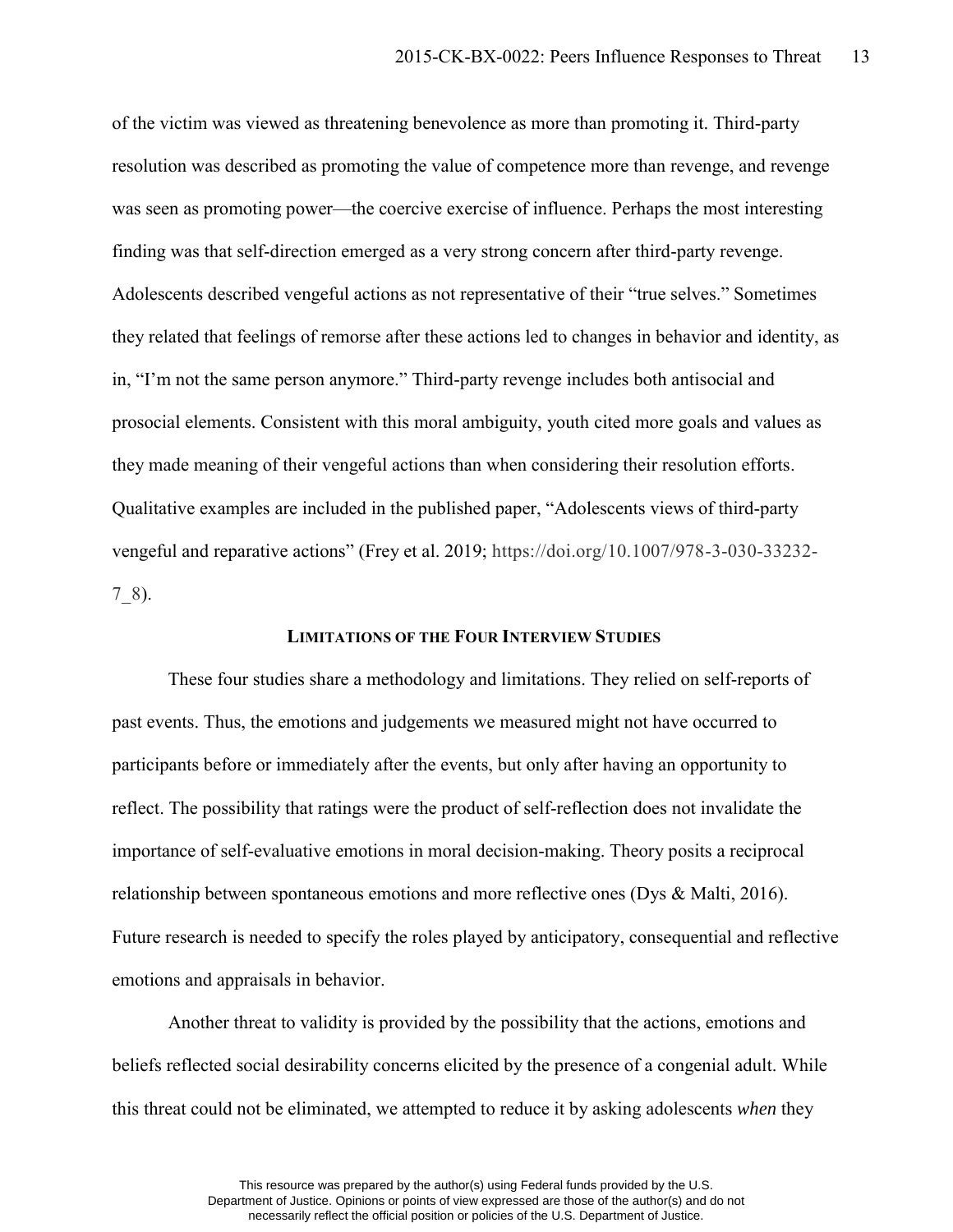had performed the specified action or experience the event, rather than *if* they did. Further, if they were unwilling to answer a question, we allowed participants to tell us about events they had observed. This strategy appeared to enable some participants to recount events that they were ashamed of. They often switched to first-person pronouns midway through their stories

While these studies identified common emotional reactions and sociomoral processes among participants, they did not address individual differences in how often each type of bystander action is enacted and experienced. Longitudinal studies are also needed to determine whether particular actions, experiences or self-appraisals predict the development of socialemotional skills and well-being.

### **OBJECTIVE 3**

### **Develop a Measure of Honor, Face, and Dignity Norms**

Every society has culturally-approved strategies for managing conflict and reconciling antagonists. Frameworks known as honor, face, and dignity norms (Leung & Cohen, 2011) enable people to coordinate their actions in social situations. Strategies to defuse conflicts, however, may backfire if used with people who are not culturally knowledgeable, particularly if intense, escalating responses are normative as they are in honor cultures. Conflict-response norms may also influence disciplinary policies and educators' assessments of students whose behavior is incongruent with local norms. While structural issues are undeniable (e.g., groups denied adequate protection from institutions such as police and the courts will adopt honor norms of revenge for self-defense), educators have testified to the need for increased understanding of cultural variations to avoid mistakes that escalate conflict.

This part of the project examined the psychometric properties and validity of a new selfreport measure. It assesses the social norms that coordinate social relations and define self-worth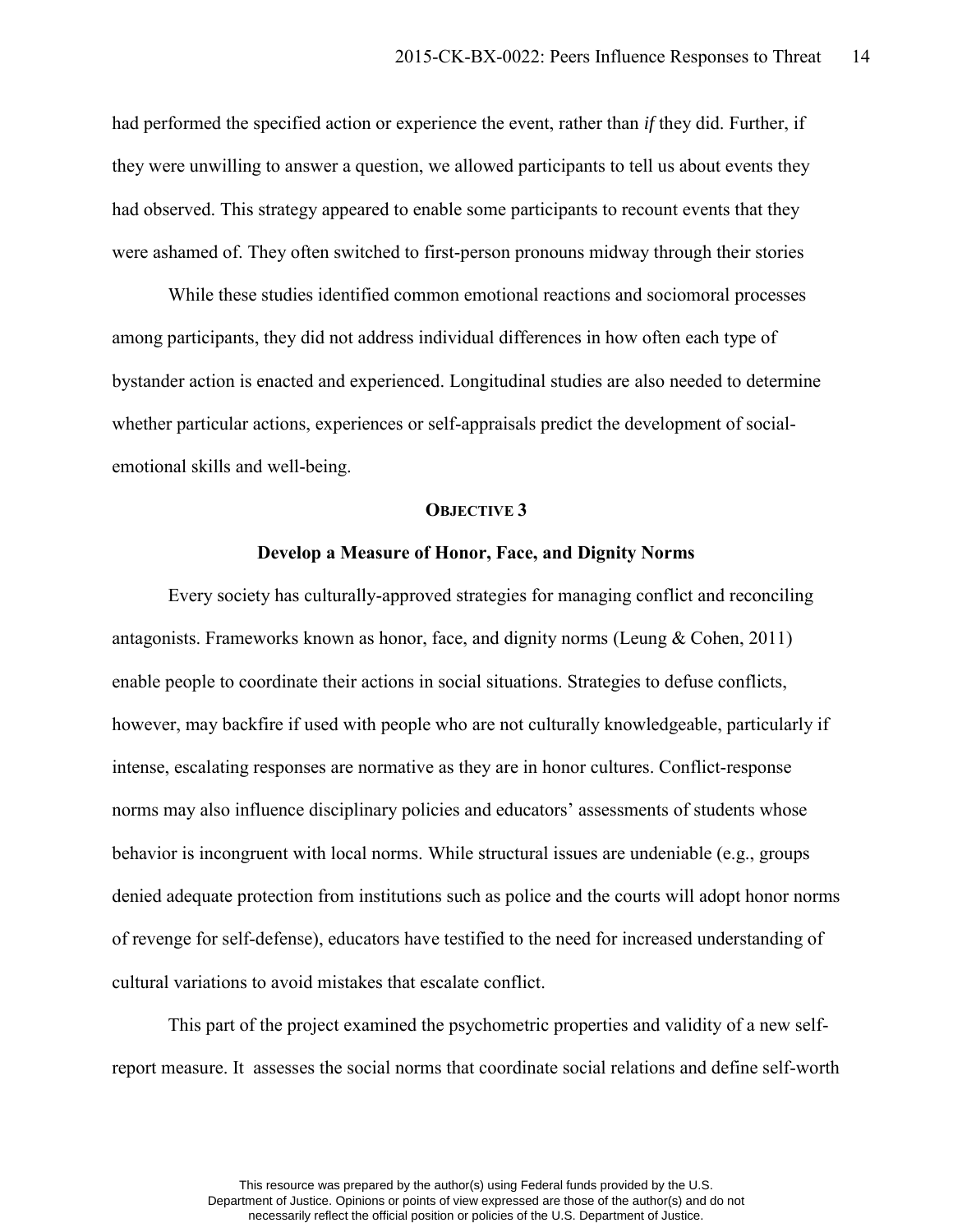within three cultural systems. The Socio-cultural Norms Survey assesses endorsement of honor, face, and dignity norms. It was evaluated in ethnically diverse adolescent samples in the United States (studies 1a & 1b) and in a parallel study in Canada (not funded by NIJ).

## **Methods**

Validating surveys were administered individually before the interview protocol and 267 adolescents completed all surveys. These measured anger suppression, threat vigilance, selfreported retaliation and conciliatory behavior. The socio-cultural norms survey was administered after the interview. To insure comprehension, items were read aloud and participants were instructed to let us know if any were unclear because "we are trying out different ways of saying this and want to see which ways are best."

## **Results and Conclusions**

Confirmatory factor analyses in each sample showed that the internal structure of the sociocultural survey was consistent with the conceptual framework and showed acceptable model fit. Using *omega,* we found that only the honor and face scales displayed good internal reliability. Validity analyses were performed using multiple regression analyses. The degree to which adolescents endorsed honor and face norms was used to predict anger suppression, threat vigilance, self-reported retaliation and conciliatory behavior. As predicted, honor endorsement was linked to relatively strong retaliation, low levels of conciliatory behavior, and high threat vigilance in the NIJ-funded U.S. study. In a separate, non-NIJ project, results were replicated in a Canadian sample. Study 1b in the U.S. examined self-evaluative emotions and appraisals that youth experienced after they had retaliated or calmed a victimized peer. After taking revenge, adolescents who endorsed honor norms at high levels experienced pride, while those who endorse face norms experienced shame. Adolescents who endorsed face norms judged calming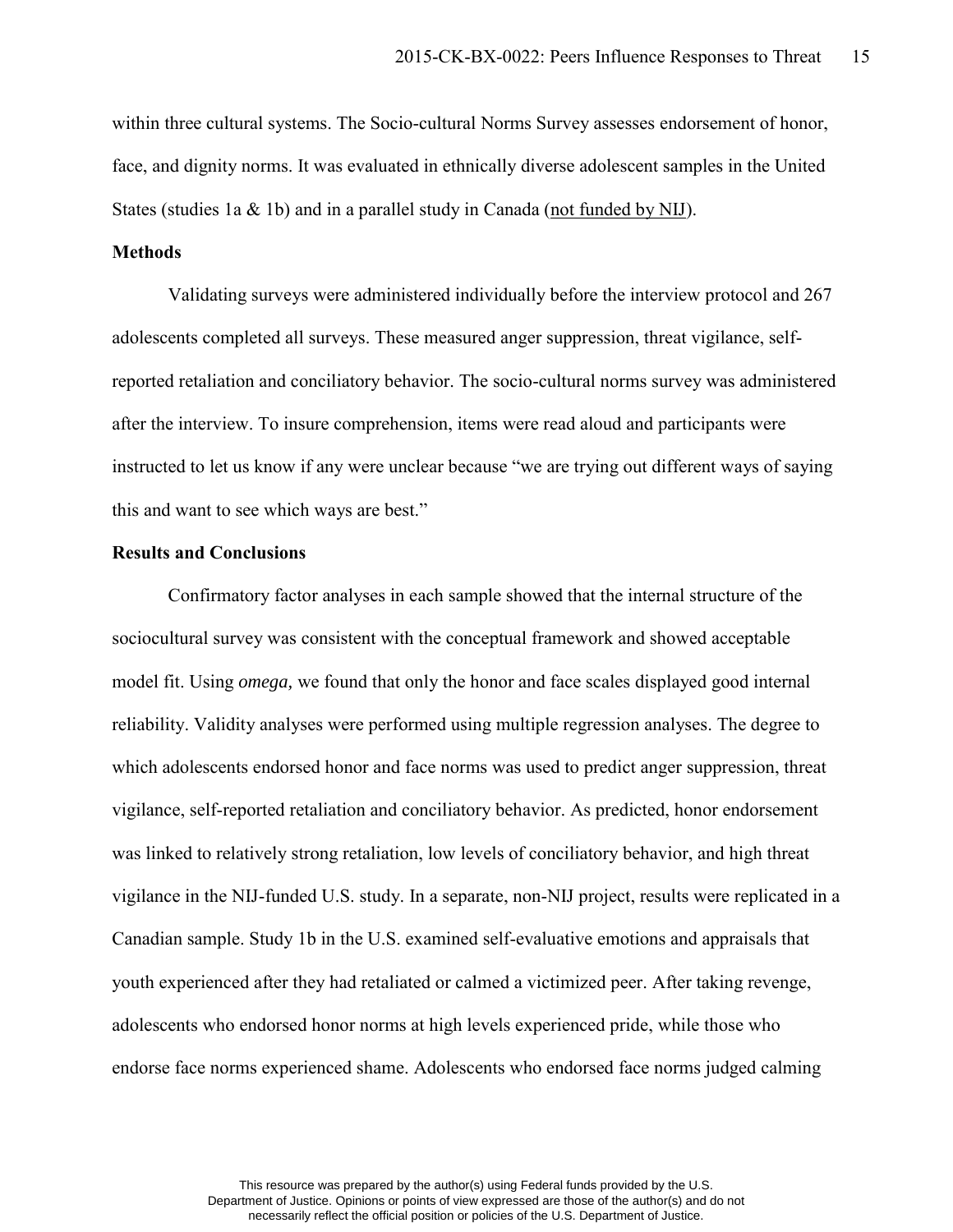to be particularly helpful and consistent with the role of good friend. Honor endorsement was linked to views that revenge was helpful and indicative of their commitment to their friend.

**Limitations.** Given the relationship of honor norms to retaliatory aggression, it is important that educators become familiar with avenues for resolving conflict that many honor cultures have. Importantly, endorsement of honor norms is related to the level of protection and justice that societies offer to inhabitants. Without access to institutional protection, people resort to personal revenge as a less satisfactory way to deter assaults and secure justice. Results of these studies have been accepted for publication in the *International Journal of Behavioral Development* as "Honor, face and dignity norm endorsement among diverse North American adolescents: Development of a social norms survey" (Frey, Onyewuenyi, Hymel, Gill, & Pearson, 2019). A chapter titled "Cultural Systems and the Development of Norms Governing Revenge and Retribution" (Frey, Onyewuenyi, Higheagle Strong & Waller, 2020) has further discussed the history of sociocultural norms in the U.S. and the mechanisms of norm adoption and behavioral influence. It has been accepted for *Revenge and Retribution Across Childhood and Adolescence* (in press).

#### **OBJECTIVE 4**

### **IMPLICATIONS FOR SCHOOL SAFETY**

Whether or not offenders are perceived as being remorseful has a significant impact on sentencing, and probably on school disciplinary actions as well. African American youth are less likely than European Americans to be judged as remorseful after misbehavior (Howard, 2018), which may contribute to higher-than-average school suspensions (Skiba et al., 2011). Our research indicates that as a group, African American youth are just as regretful as European American, Mexican American, and Native American youth when they make choices that are ill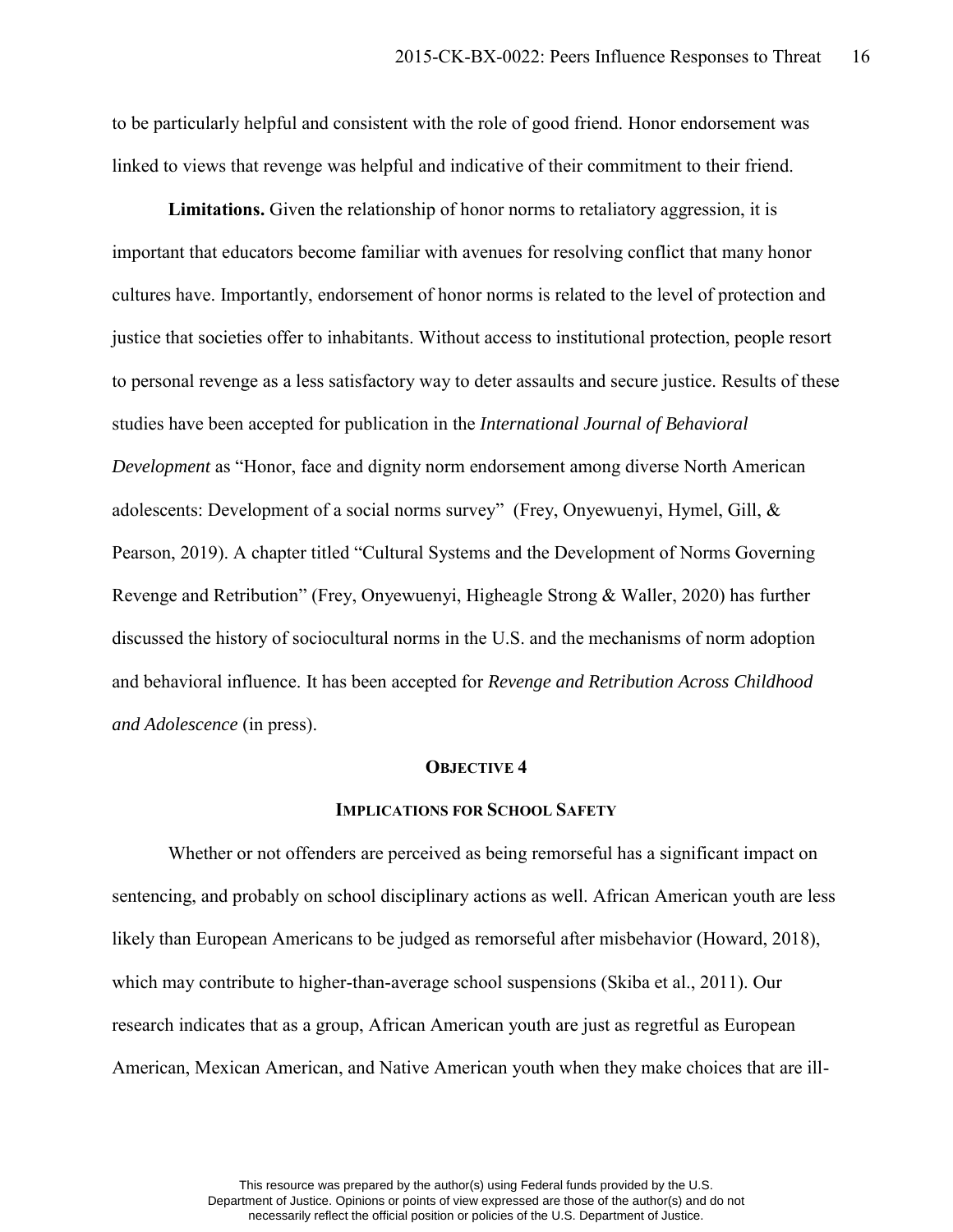considered or harmful to others. All but three of the 300 youth in our study spoke about their remorse, guilt and shame in morally nuanced ways, revealing that they had often reflected on their actions at length. Further, many teens spoke with passion about their desire to help peers avoid actions that would "get them in trouble." All could describe situations in which they had taken action to achieve that goal. Our theoretical model suggests that actions on behalf of friends are an important avenue for teens to practice caregiving. Caring for children and disabled family members can be highly rewarding, but it is also taxing. The mistakes youth make when they try to protect and care for friends are a way of learning and preparing for their future adult roles.

Our work also suggests possible explanations for the perception that youthful offenders may be lacking in remorse. Most feel anger at others when they or friends have been targeted for aggression. They may also feel anger at themselves for failing to "avoid trouble." Like adolescents, adults may not wish to speak immediately with others when they are angry at themselves. The perception of an "angry young man" may thus be accurate, but an indication of remorse rather than lack thereof. We spoke to adolescents after they had time to reflect, and we allowed them to tell their stories. Asking questions about the emotions they felt often elicited reports of anger, shame and guilt. The few youth who were not immediately forthcoming about their regrets often took responsibility for actions when asked to explain why they felt guilty. Our interview procedures suggest ways to help educators deal with student misbehavior. Teens often told us that when they got angry, they were not themselves and could lose sight of their "true selves" (i.e., the people they want to be). Thus, it is helpful to allow students plenty of time to cool down and regain that sense of self. At that point, educators can encourage self-reflection by giving students the lead in speaking and asking nonjudgmental questions about their emotions after they acted and their current emotions. Students may not be able to feel guilt the same day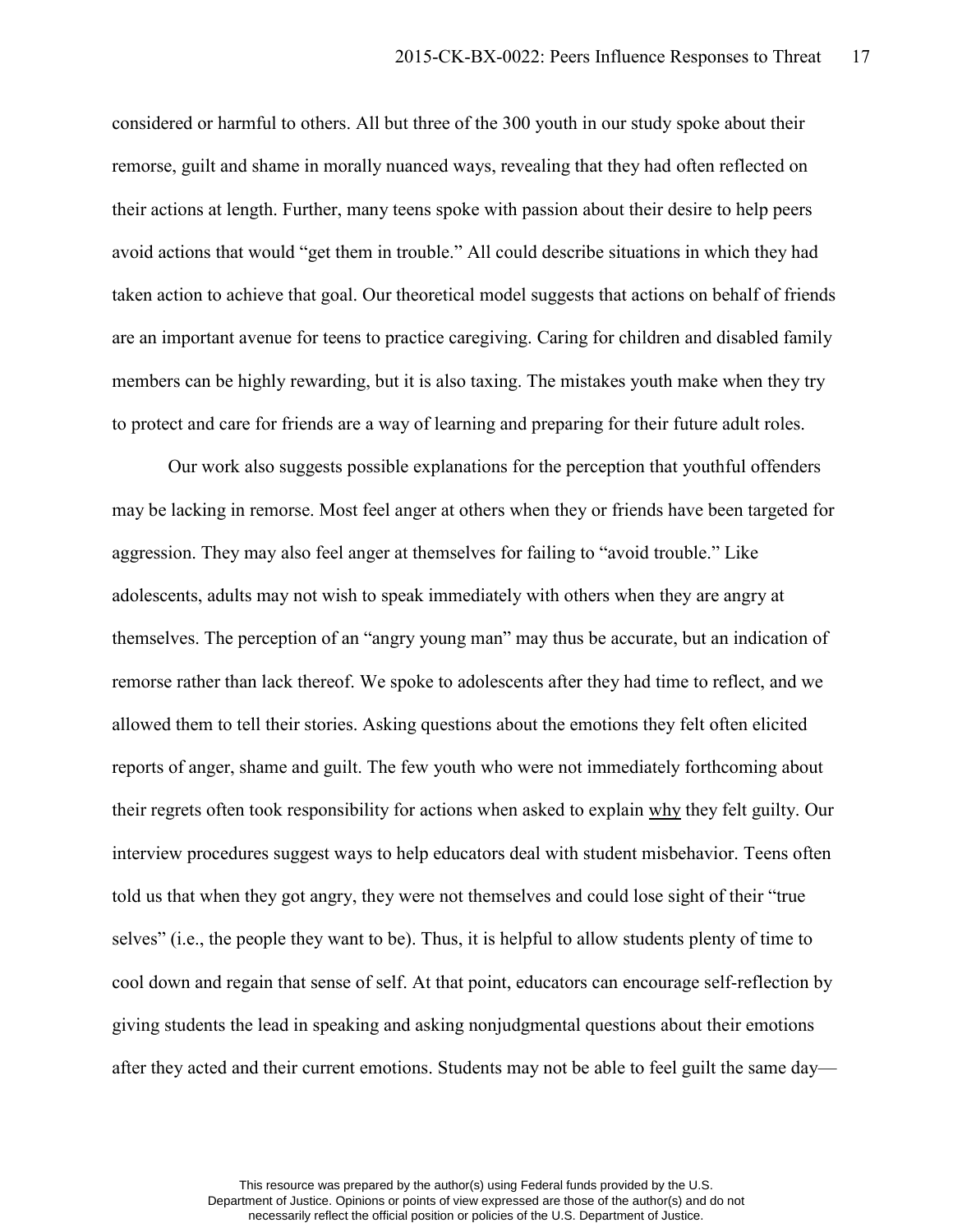but they probably will after a while.

Another promising preventive measure is to undertake some "norms marketing projects." Most youth cared deeply about the well-being of their friends. They recognized and spoke openly about selfish actions that did not help—such as directly encouraging the victim to retaliate or indirectly encouraging retaliation by feeding anger. Class discussions that identify the nearly universal perception that these are selfish actions might discourage bystanders from enacting them, and also reduce the influence such actions have over victims. Further, when youth try to constructively assist peers who have encountered bullying, harassment or discrimination, they are taking risks themselves. Risks include the possibility that their actions are not appreciated by the victim. Teens told us that a good friend would tell friends when they were in the wrong and counsel them to keep out of trouble and pursue peaceful alternatives. Our research from the victims' perspectives provides guidance about which actions are appreciated, and which well-meaning actions often result in bad outcomes. We think adolescents would appreciate this information.

### **Initial Development of a Program Student-Led Scientific Edutainment Creation**

As an initial foray into practice, Zoe Higheagle Strong, the PI of the Washington State University subcontract, developed and piloted a scientific "edutainment" program over six sessions with Native students. The goals for each session were as follows:

1. Discuss the social problem of retaliation

Discuss how narratives can be persuasive and promote positive messages Brief overview of Entertainment Education

Define the current task and the necessary components for a successful program

2. Help participants draft their scenes, based on the worksheets they completed in the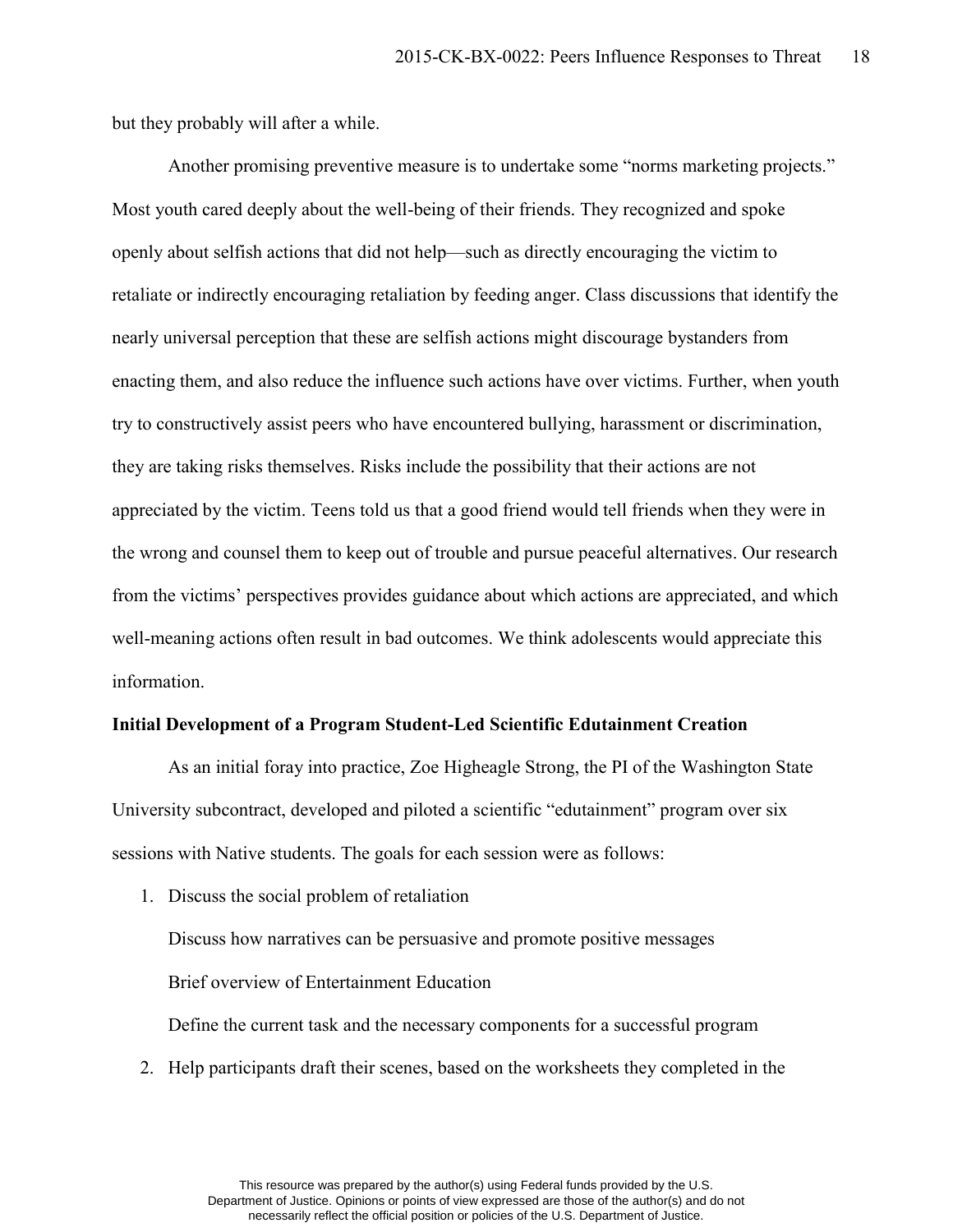previous workshop

- 3. Have a finalized or nearly finalized draft of the podcast. Then, listen to sample podcast and discuss what elements they liked / disliked or might want to include in their own podcast
- 4. Learn basics of podcasting (what is a podcast, utility of podcasts for dealing with social issues and for entertainment, equipment used, techniques and procedures, assign roles).

5 & 6. Learn basics of podcasting (what is a podcast, utility of podcasts for dealing with social issues

 and for entertainment, equipment used, techniques and procedures, assign roles); make a recording of the story.

# **SUMMARY OF CONCLUSIONS FOR ALL STUDIES**

These studies provided considerable insight into the people that adolescents want to be capable caregivers of friends and family members. In responding when peers were targets of aggression, adolescents were most proud and felt the most like good friends when they calmed victims, helped them stay out of trouble by discouraging fighting, and assisted them in resolving social problems peacefully. These actions were associated with greater emotional well-being (reduced internalizing and enhanced positive emotions) among the victims of aggression. They also enhanced social connection and reciprocity compared to bystander actions that encouraged peers to fight the aggressors or when bystanders took revenge on behalf of victimized peers. The studies also help us understand how adolescents react when their own actions fall short in their own eyes—with remorse, guilt and shame. Self-critical emotions and appraisals (Not competent, not a good friend, not the "real me") were highest after adolescents encouraged victim revenge and moderately high after personally avenging victims. Part of the caregiving system (Buffone &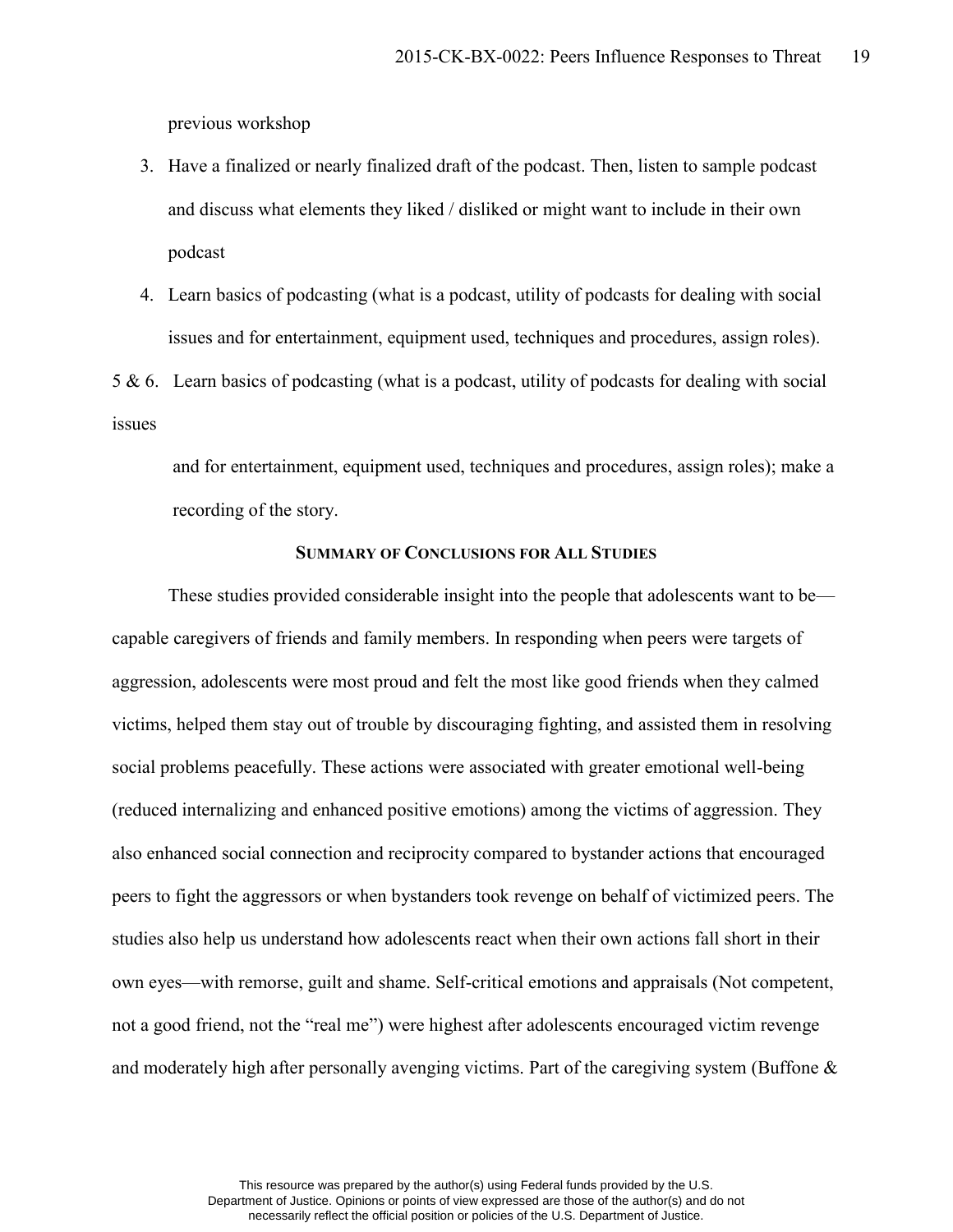Poulin, 2014), avenging a victim is nevertheless morally ambiguous. Participants' responses revealed nuanced understandings of both the antisocial and prosocial elements.

Investigation of individual differences revealed that pride after revenge was elevated among youth who endorsed honor norms at high rates. Those who endorsed face norms appraised their actions most positively after calming a victimized peer. Moral emotions and selfappraisals predict future behavior in a cyclical fashion (Sherman & Cohen, 2011; Frey et al., 2015). Understanding how adolescents think and feel about their actions in the face of victimization can inform efforts to guide and support them in their efforts to become their "true selves."

## **References**

- Buffone, A. E. K., & Poulin, M. J. (2014). Empathy, target distress, and neurohormone genes interaction to predict aggression for others--even without provocation. *Personality and Social Psychology Bulletin, 40*, 1406 - 1422. doi:10.1177/0146167214549320
- Cohen, D., Vandello, J. A., Puente, S., & Rantilla, A. K. (1999). "When you call me that, smile!" How norms for politeness, interaction styles, and aggression work together in southern culture. *Social Psychology Quarterly, 62*, 257 - 275.
- Cohen, G. L., & Sherman, D. K. (2014). The Psychology of Change: Self-Affirmation and Social Psychological Intervention. *Annual Review of Psychology, 65*(1), 333-371. doi:doi:10.1146/annurev-psych-010213-115137
- Danker, J. F. & Anderson, J. R. (2010). The ghosts of brain states past: Remembering reactivates the brain regions engaged during encoding. *Psychological Bulletin, 136*, 87–102.
- Dishion, T. J., Spracklen, K. M., Andrews, D. W., & Patterson, G. R. (1996). Deviancy training in male adolescent friendship groups. *Behavior Therapy, 27*, 373-390.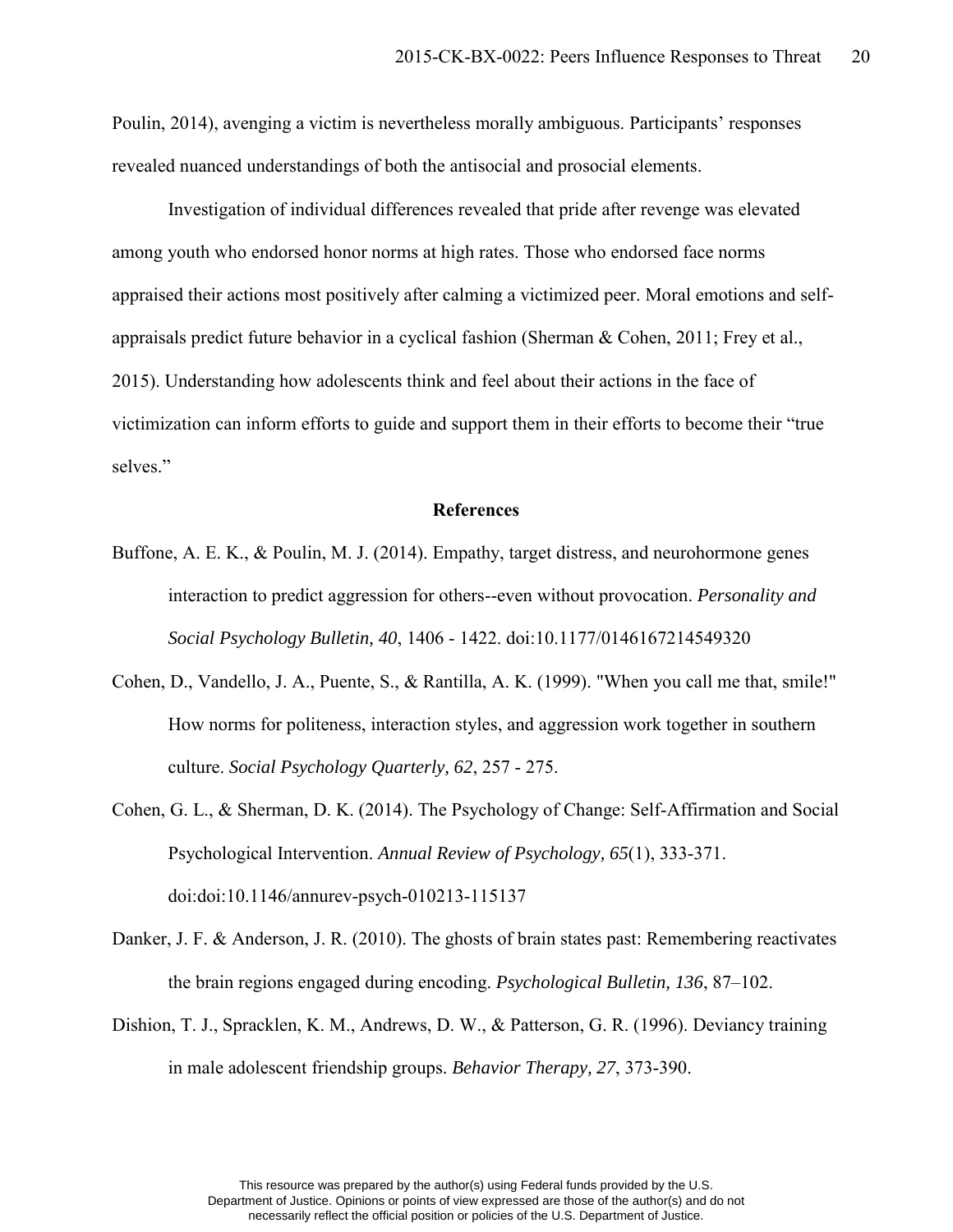- Dys, S. P., & Malti, T. (2016). It's a two-way street: Automatic and controlled processes in children's emotional responses to moral transgressions. *Journal of Experimental Child Psychology, 152*, 31 - 40. doi:10.1016/j.adolescence.2012.02.014
- Felix, E. D., Sharkey, J. D., Green, J. G., Furlong, M. J., & Tanigawa, D. (2011). Getting precise and pragmatic about the assessment of bullying: The development of the California Bullying Victimization Scale. *Aggressive Behavior, 37*, 234 - 247.
- Frey, K. S., & Higheagle Strong, Z. (2018). Aggression predicts changes in peer victimization that vary by form and function. *Journal of Abnormal Child Development, 46*, 305-318.
- Frey K.S., Kwak-Tanquay S., Nguyen H.A., Onyewuenyi A.C., Strong Z.H., & Waller I.A. (2019) Adolescents' Views of Third-Party Vengeful and Reparative Actions. In: B. Eagan, M. Misfeldt, & A. Siebert-Evenstone (eds.) Advances in Quantitative Ethnography. Series, Communications in Computer and Information Science Series, vol 1112. Cham, Switzerland: Springer. doi:10.1007/978-3-030-33232-7\_8
- Frey, K. S., Higheagle Strong, Z., Onyewuenyi, A. C., Pearson, C. R., & Eagan, B. R. (2020). Third-party intervention in peer victimization: self-evaluative emotions and appraisals of a diverse adolescent sample. *Journal of Research on Adolescence, \*\**, 1-18. doi: 10.1111/jora.12548
- Frey K.S., Onyewuenyi A.C., Hymel, S., Gill, R., & Pearson, C.R. (in press). Honor, face, and dignity norm endorsement among diverse North American adolescents: Development of a social norms survey. *International Journal on Behavioral Development.*
- Frey K.S., Onyewuenyi A.C., Strong Z.H. & Waller I.A. (in press). Cultural systems and the development of norms governing revenge and retribution. In H. Recchia & Cecilia Wainryb (Eds.) *Retribution and revenge across childhood and adolescence*.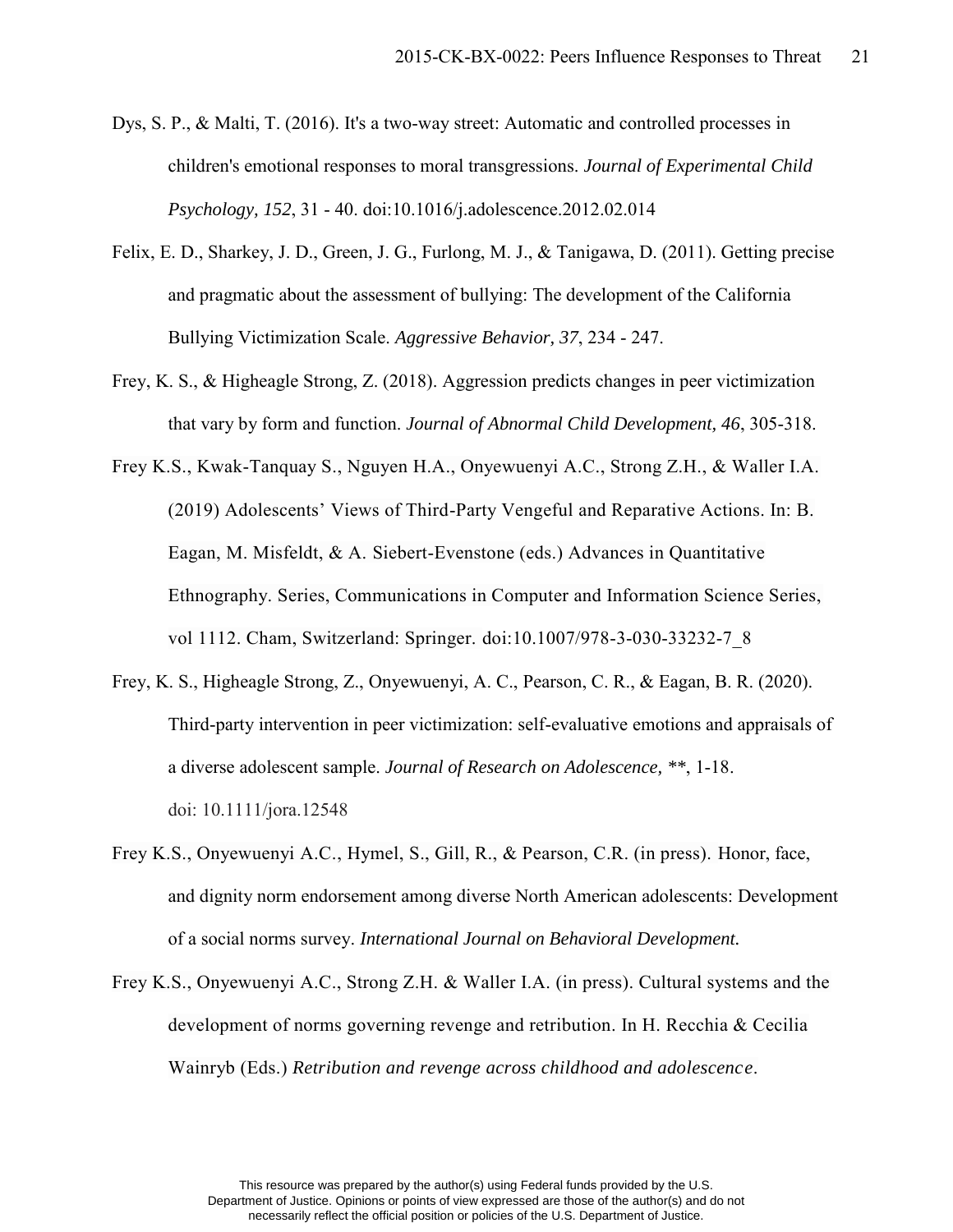- Frey, K. S., Pearson, C. R., & Cohen, D. (2015). Revenge is seductive if not actually sweet: Why friends *matter* in bullying prevention efforts. *Journal of Applied Developmental Psychology, 37*, 25-35.
- Higheagle Strong, Z., McMain, E. M., Frey, K. S., Wong, R. M., Dai, S., & Gan, J. (2019). Ethnically diverse adolescents recount third-party actions that amplify their anger and calm their emotions after perceived victimization. *Journal of Adolescent Research*, 1-28. doi: 0.1177/0743558419864021
- Jackson, J., Huq, A. Z., Bradford, B., & Tyler, T. R. (2013). Monopolizing force? Police legitimacy and public attitudes toward the acceptibility of violence. *Psychology, Public Policy, and Law, 19*, 479 - 497. doi:10.1037/a0033852
- Leung, A. K. Y., & Cohen, D. (2011). Within- and between-culture variation: Individual differences and the cultual logics of honor, face, and dignity cultures. *Personality Process and Individual Differences, 100*, 507 - 526. doi:10.1037/a0022151
- Ko, A., Pick, C. M., Kwon, J. Y., Barlev, M., Krems, J. A., Varnum, M. E. W., Neel, R. et al. (2020). Family matters: Rethinking the psychology of human social motivation. *Perspectives on Psychological Science, 15*, 173 - 201. doi:10.1177/1745691619872986
- Malti, T. & Ongley, S. (2014). The development of moral emotions and moral reasoning. In M. Killen & J. Smetana (Eds.), *Handbook of moral development* (pp. 163–183). NY: Taylor & Francis.
- McLean, K. C., Pasupathi, M., & Pals, J. L. (2007). Selves Creating Stories Creating Selves: A Process Model of Self-Development. *Personality and Social Psychology Review, 11*, 262-278. doi:10.1177/1088868307301034

Howard, T. (2018). Remarks in honor of the retirement of James Banks, Ph.D. creator and